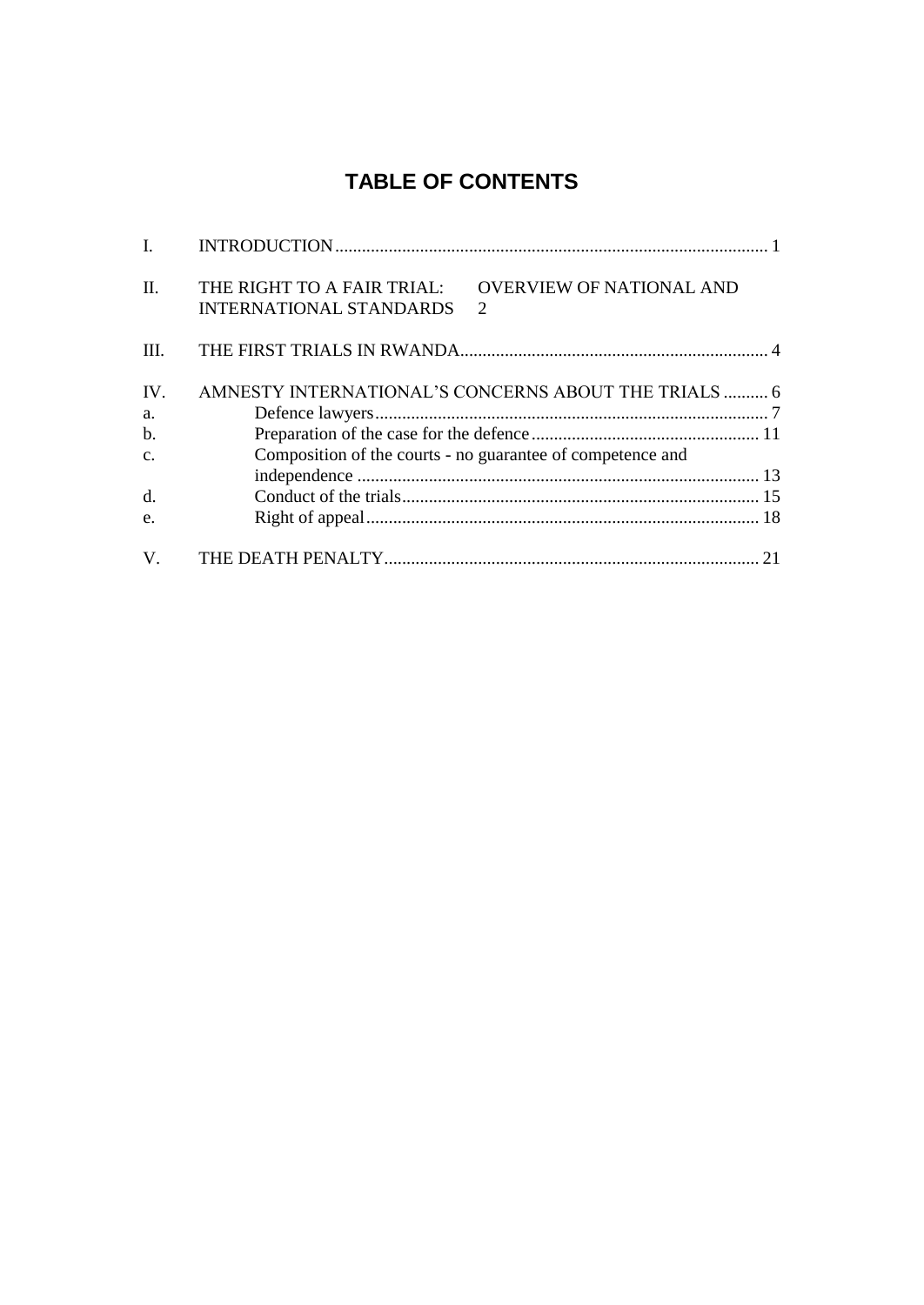# RWANDA Unfair trials: Justice denied

## **I. INTRODUCTION**

The first trials in Rwanda of defendants accused of participation in genocide and other crimes against humanity opened in late December 1996. Trials have since taken place in January and February 1997 and scores more have been announced. The start of the trials represents a significant step towards justice in Rwanda and towards ending the culture of impunity which has allowed massive human rights violations to continue for decades. However, the conduct of some of the first trials has raised grave doubts about fairness, prompting fears that in the near future, a large number of people may be sentenced to death and executed after unfair trials.

These fears are accentuated by the apparently arbitrary nature of many arrests in Rwanda. About 100,000 people are now held in prisons and detention centres across the country - in conditions amounting to cruel, inhuman and degrading treatment - most of them accused of participating in the genocide and other crimes against humanity. A significant proportion of the tens of thousands facing genocide charges, unfair trial and possibly execution may be innocent. Meanwhile, many of those who played a critical role in planning and organizing the genocide and other crimes against humanity continue to evade justice.

The crimes committed during the genocide in 1994 devastated the lives of millions of Rwandese and shocked the world. The people of Rwanda, the international community and non-governmental organizations including Amnesty International have been calling for justice ever since. Those responsible for the brutal death of as many as one million people have to be identified and held accountable for their actions.

Amnesty International welcomes efforts made by the Rwandese Government to bring to trial those suspected of these heinous crimes and recognizes the enormous difficulties faced in a country still trying to reconstruct its institutions in the aftermath of the genocide. The judicial system, which was almost totally destroyed, is still short of resources, trained personnel and basic facilities and equipment. The number of defendants is huge, the crimes of which they are accused are horrific, and the issues raised by the trials are extremely sensitive. The organization and provision of fair trials in these circumstances presents a significant challenge. However, Amnesty International believes that for the government's efforts and the trials themselves to be effective, they need to conform to international standards of fairness. Otherwise, justice will not be seen to be done, public confidence in the judiciary will not be restored, and the government will have lost an opportunity to show its determination to respect human rights. More importantly, those actually guilty of genocide and other crimes against humanity may escape being punished and instead, some innocent people may suffer.

*AI Index: AFR 47/08/97 Amnesty International 8 April 1997*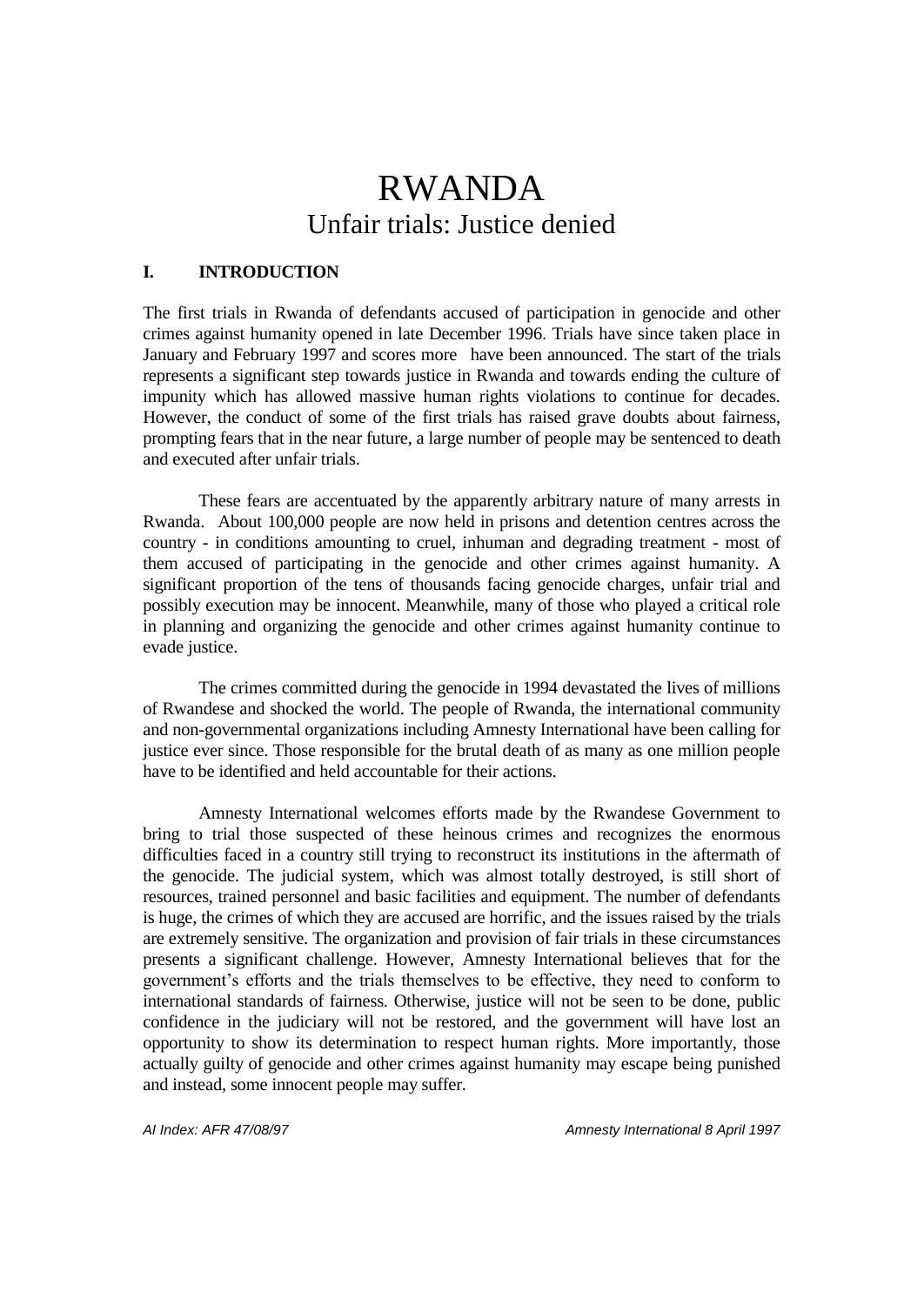Standards of fairness are all the more important in view of the severity of the sentences, in particular the death penalty. Amnesty International believes that if the death penalty is applied after these trials, the cycle of violence in Rwanda will be perpetuated. The death penalty is a form of official violence and violent retribution is not justice. A government committed to ending human rights violations must rise above vengeance and promote and protect human rights, especially the right to life. Whatever the crimes of the detainees, the death penalty remains a denial of the right to life.

The concerns and recommendations in this report are based in part on the observations of Amnesty International trial observers who were present in Rwanda at the end of December 1996, in January 1997 and in early February 1997, and in part on Amnesty International's continuing close monitoring of the progress of trials in the broader context of the overall human rights situation in Rwanda.

On 30 August 1996, a new law was adopted in Rwanda, entitled the Organic Law on the Organization of Prosecutions for Offences Constituting the Crime of Genocide or Crimes against Humanity Committed since 1 October 1990 (Organic Law no.8/96)<sup>1</sup>. This law governs the trials of those accused of participation in the genocide and other crimes against humanity. In addition to concerns about the fairness of the first trials, Amnesty International has concerns about aspects of the Organic Law itself, several of which are summarized in this report.

## **II. THE RIGHT TO A FAIR TRIAL: OVERVIEW OF NATIONAL AND INTERNATIONAL STANDARDS**

Rwanda has made a commitment under international law to respect international standards of fair trial by ratifying the International Covenant on Civil and Political Rights  $(ICCPR)^2$ and the African Charter on Human and Peoples' Rights (African Charter)<sup>3</sup>. These international obligations voluntarily undertaken by Rwanda recognize that every person shall have the right to:

-a fair and public hearing by a competent, independent and impartial tribunal;

<sup>1</sup> *Loi organique sur l'organisation des poursuites des infractions constitutives du crime de génocide ou de crimes contre l'humanité, commises à partir du 1er octobre 1990.* 

 $2^2$  See in particular Article 14 of the ICCPR.

 $3$  See in particular Article 7 of the African Charter as defined by the resolution of the African Commission on Human and Peoples' Rights on Right to Recourse Procedure and Fair Trial adopted at its 11th Session in March 1992.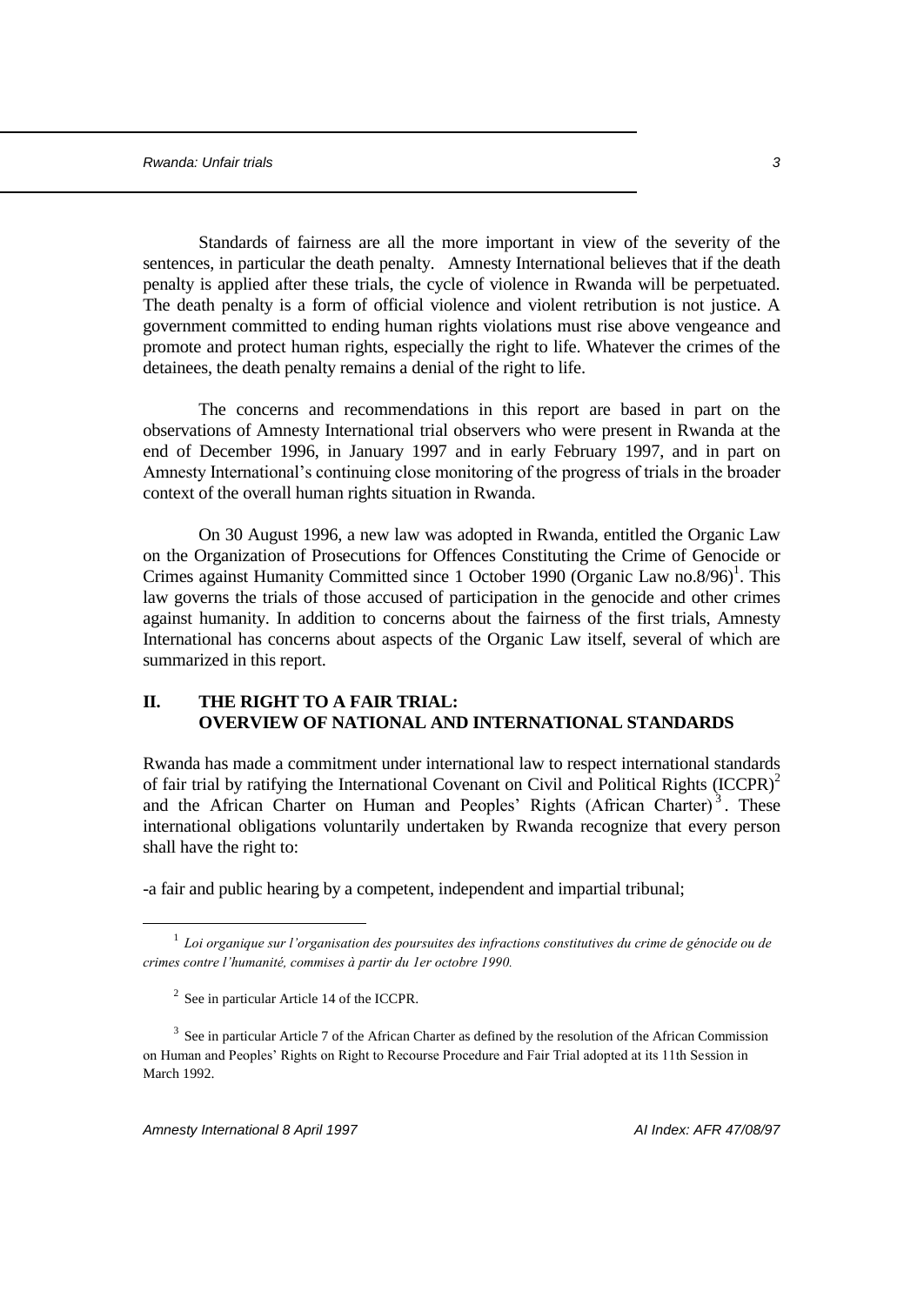-be presumed innocent until proven guilty;

-be informed promptly of the nature and cause of the charge;

-have adequate time and facilities for the preparation of his or her defence;

- -be tried in his or her presence, to defend himself or herself in person or through a lawyer of his or her choice;
- -be provided with state-funded legal assistance where the defendant is unable to afford a lawyer;
- -examine, or have examined, witnesses against him or her and to call witnesses to testify on his or her behalf;
- -have the free assistance of an interpreter if he or she cannot understand the language used in court;
- -not be compelled to testify against himself or herself or to confess to guilt;
- -appeal to a higher tribunal;
- -compensation if a final conviction is reversed or there is pardon by reason of a miscarriage of justice;
- -not be tried or punished again for an offence for which he or she has already been finally convicted or acquitted.

In addition, there are numerous international standards which spell out the right to fair trial, including the United Nations (UN) Standard Minimum Rules for the Treatment of Prisoners, the UN Body of Principles for the Protection of All Persons under Any Form of Detention or Imprisonment, the UN Basic Principles on the Independence of the Judiciary, the UN Guidelines on the Role of Prosecutors and the UN Basic Principles on the Role of Lawyers. In cases where the accused faces the death penalty, the UN Safeguards guaranteeing protection of the rights of those facing the death penalty provide that:

"*[c]apital punishment may only be carried out pursuant to a final judgement rendered by a competent court after legal process which gives all possible safeguards to ensure fair trial*".

Furthermore, the right to be presumed innocent until proved guilty is enshrined in Article 12 of the Rwandese Constitution and Article 16 of the Rwandese Code of Penal Procedure. Article 14 of the Rwandese Constitution also enshrines the right to defence.

## **The International Criminal Tribunal for Rwanda**

The first trial before the International Criminal Tribunal for Rwanda (ICTR) commenced in Arusha, Tanzania, in January 1997. The ICTR was established by the United Nations Security Council in November 1994 to prosecute the main perpetrators of genocide and other crimes against humanity committed in Rwanda. In respect of some accused, the ICTR has concurrent jurisdiction with the Rwandese courts. Articles 17 to 20, 22, 24 and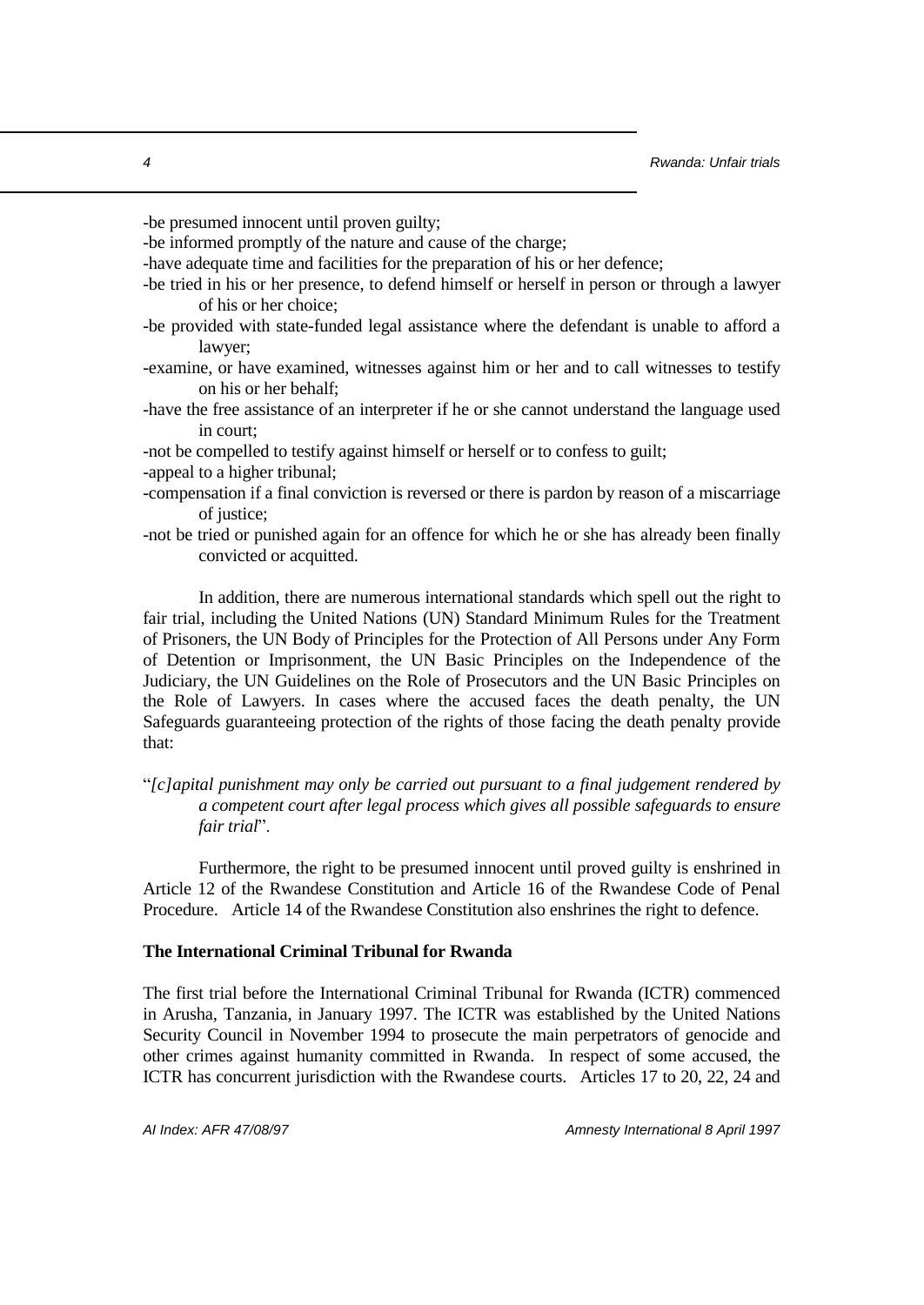25 of the statute of the ICTR incorporate a number of important international standards for fair trial, including most of the rights recognized in Article 14 of the ICCPR, such as the right of a defendant to consult with a defence lawyer of his or her choosing and where he or she cannot afford a lawyer, he or she is provided one by the ICTR. Another important fair trial standard incorporated into the ICTR's statute is the right of the defendant not to be compelled to testify against himself or herself, or to confess guilt.

The guarantees of the right to fair trial in the ICTR statute are supplemented by further important guarantees in the ICTR Rules of Procedure and Evidence of the rights of suspects during investigation, such as the right to be informed by the prosecutor in a language he or she understands of his or her right to be assisted by counsel of his or her choice or to have one assigned to him or her, the right to have the free assistance of an interpreter and the right to remain silent. Moreover, Rule 42(B) provides that "[q]uestioning of a suspect shall not proceed without the presence of counsel unless the suspect has voluntarily waived his right to counsel".

The statute of the ICTR precludes the imposition of the death penalty for all offences, including genocide, crimes against humanity and serious violations of humanitarian law. It allows the judges to exercise discretion in the imposition of a sentence of imprisonment, enabling them to take into consideration any aggravating or mitigating factors.

## **III. THE FIRST TRIALS IN RWANDA**

By the end of February 1997, at least 13 defendants had been sentenced to death. At least six had been sentenced to life imprisonment and one had been acquitted.

On 27 December 1996 - in the first trial -, the court in Kibungo tried **Déogratias Bizimana**, a former medical assistant, and **Egide Gatanazi**, a former local government administrator, on charges of genocide and crimes against humanity committed in 1994.

Their trial lasted only about four hours. The defendants had no access to legal counsel either during the crucial period of investigation by the prosecutor before the trial or during the trial. Déogratias Bizimana asked to be allowed to present his defence in French, but this was refused although French is one of the official languages of Rwanda<sup>4</sup>. He also asked for an adjournment as he had not had enough time to study his case file, but this too was refused on the grounds that one day was sufficient. The defendants were not given the opportunity to summon witnesses for their defence or to cross-examine prosecution witnesses. The atmosphere in the court was reportedly hostile to the defendants. It has

<sup>&</sup>lt;sup>4</sup>See Article 4 of the Constitution of the Republic of Rwanda, dated May 30, 1991.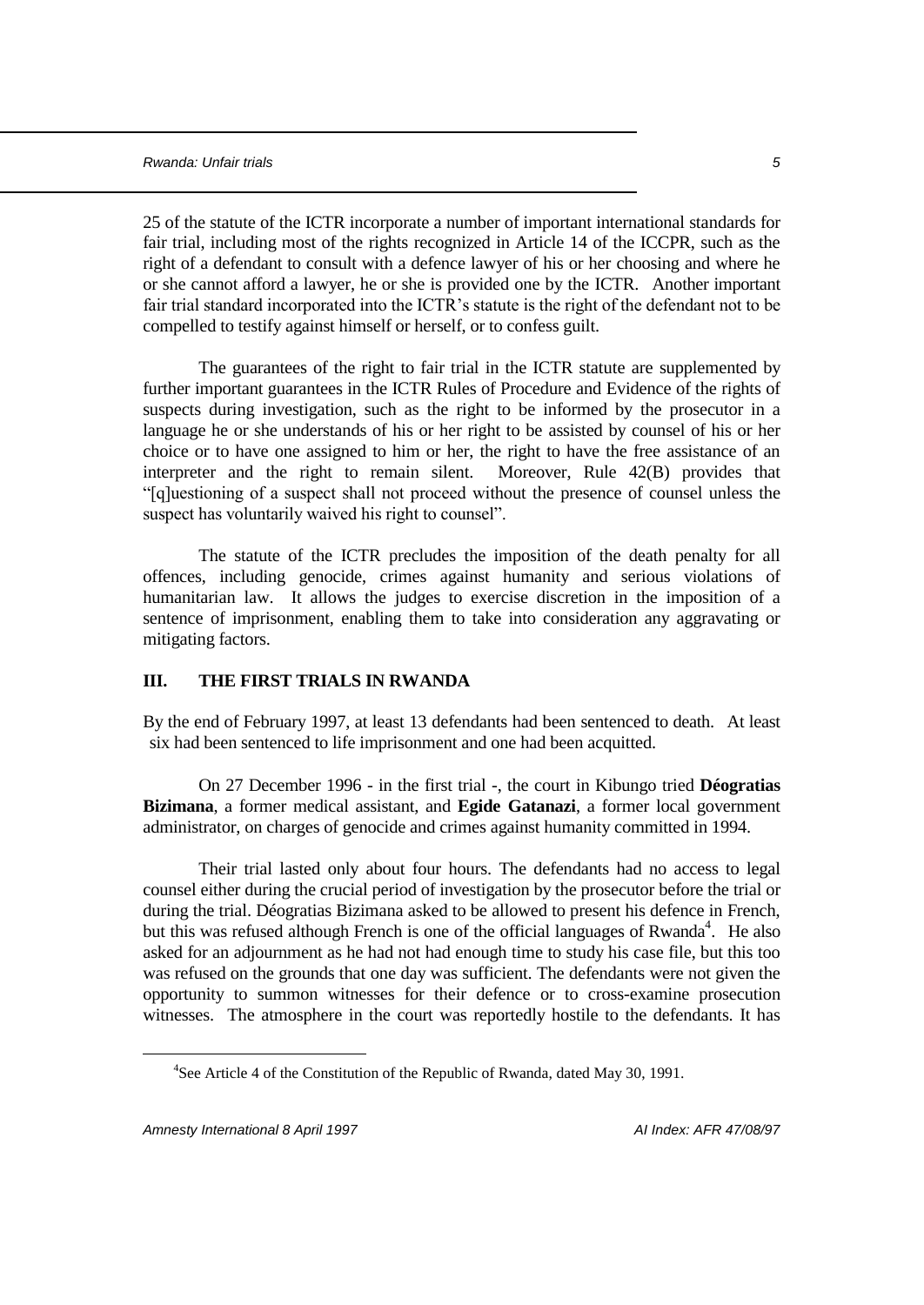been reported that defendants were booed and prosecutors applauded during the trial, without any intervention by the presiding judge. On 3 January 1997 the two men were pronounced guilty and sentenced to death. They have filed an appeal, within the required two weeks period. By the end of February, their appeal had not yet been heard.

In a trial in Byumba, which began on 31 December and resumed on 9 January, the prosecution asked for a death sentence for **François Bizumutima**, a former teacher accused of participation in the genocide and other crimes against humanity. When the defendant asked for a lawyer, he was asked by the judge and the prosecutor why he needed one. The witnesses he had asked for did not appear in court. On 17 January, he was sentenced to death.

The trial of three other former teachers accused of genocide and other crimes against humanity, **Augustin Ngendahayo, Faustin Niyonzima** and **Ignace Nsengiyumva**, took place in Butare on 10 January. The trial lasted about four hours. There was no defence lawyer present, even though the defendants had reportedly instructed a lawyer to represent them in court. The defendants' lawyer had reportedly requested an adjournment of the trial but his request was rejected. The three men were convicted on the charges and on 17 January, they too were sentenced to death.

On 13 January, **Callixte Ngendahimana** and **Javan Bavugayabuca** were tried in Gisenyi. The court denied the defendants the postponement they had asked for to give themselves time to read the case and prepare their defence. On 21 January they were both sentenced to death.

The trial of **Froduald Karamira** - widely believed to have played a leading role in the planning and implementation of the genocide and other crimes against humanity and to have actively supported the *interahamwe* militia who carried out widespread massacres of Tutsi civilians - began in the capital, Kigali, on 14 January. Froduald Karamira was a former vice-president of the Hutu-dominated *Mouvement démocratique républicain* (MDR), Democratic Republican Movement party, and leading figure of its hardline faction known as MDR-Power. He was the first major suspect accused of playing a leading role in the organization of the genocide to appear before the Rwandese courts. Prosecution witnesses were called to summarize their accusations. During the first hearing, spectators reportedly laughed at the defendant and chanted in the courtroom without being stopped by the judges. Karamira's lawyer, Paul Atita of Benin, requested an adjournment of 15 days to enable him to consider the court file and to prepare the defence case. His request was accepted. The trial resumed on 28 January and lasted three days. The presence of a defence lawyer ensured greater adherence to procedures. On 14 February, Froduald Karamira was sentenced to death.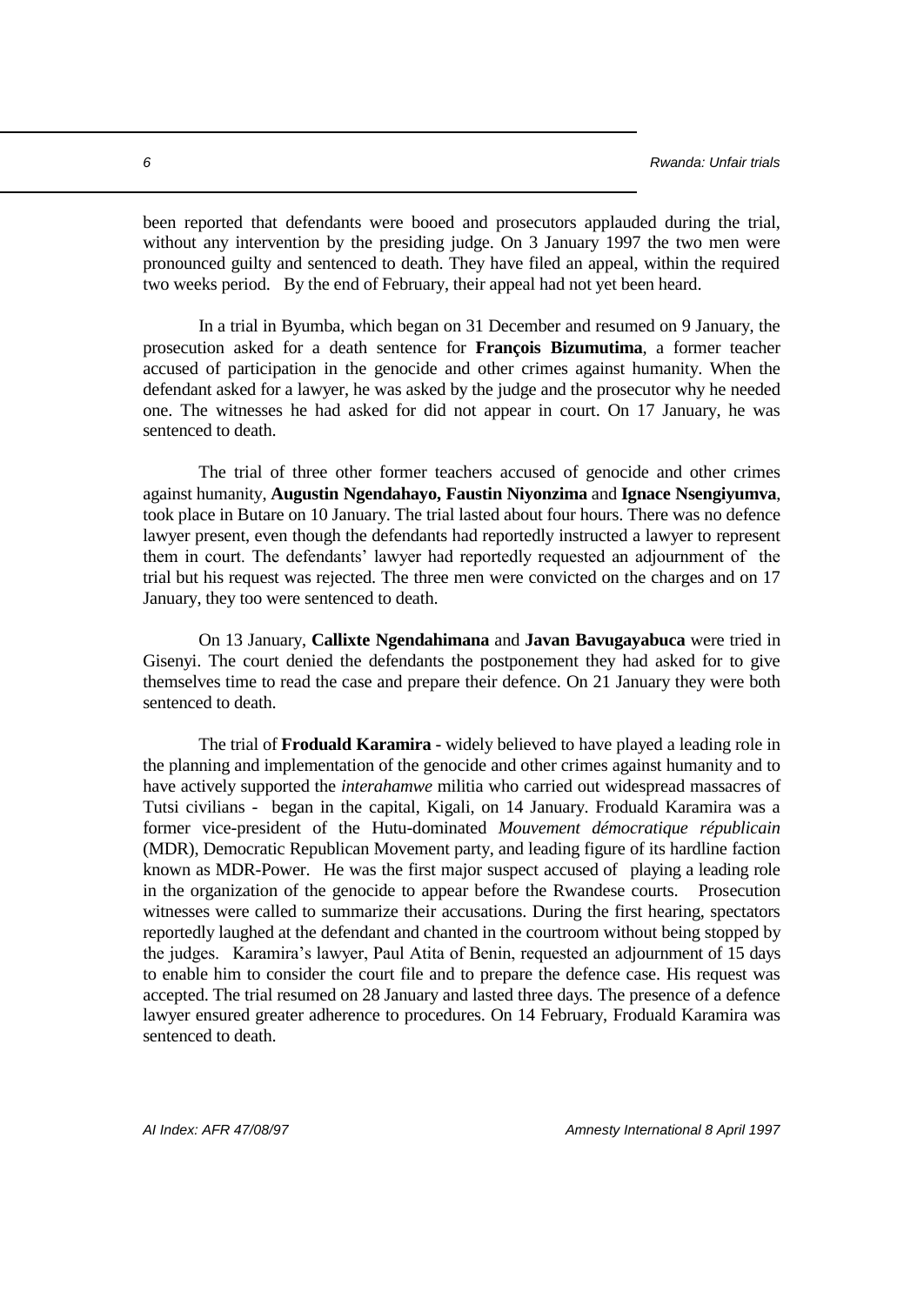Four other defendants appeared in court in Kigali on 14 January. The trial of three of them was adjourned. Paul Atita offered his services as a defence lawyer for the fourth: **Léonidas Ndikumwami**, a businessman of Burundian nationality. However, he was told that he did not have the official authorization to represent the defendant. His request for an adjournment to obtain the necessary authorization was rejected by the judge. The trial of Léonidas Ndikumwami proceeded nevertheless, without a defence lawyer; he was convicted and sentenced to death on 20 January.

On 28 January, two defendants were tried in Gikongoro. Neither were represented by a defence lawyer. **Vénuste Niyonzima** was sentenced to death, after his repeated requests for a postponement to obtain a lawyer were turned down. The second defendant, **Jérémie Gatorano**, was sentenced to life imprisonment. Jérémie Gatorano had confessed to killing two children but his confession was judged incomplete as he had not denounced the co-authors of the crime; he was therefore judged ineligible for plea bargaining and could not benefit from a reduced sentence.

Further trials in Gikongoro reportedly resulted in at least five other life sentences and one acquittal: **Israel Nemeyimana** was acquitted on 18 February after the judge reportedly ruled that there was no evidence against him.

The first woman to be tried on accusations of having participated in the genocide and other crimes against humanity was **Virginie Mukankusi**, who appeared before the court in Gitarama on 30 January. Her defence lawyer claimed that he had not had sufficient time to study the contents of her case file but the trial was not adjourned. None of the defence witnesses named by Virginie Mukankusi were called to testify. The defendant did not appear to understand all the procedures during the trial and contradicted herself during her defence on several occasions. Her lawyer pleaded that she should benefit from mitigating circumstances on the grounds that she was an ignorant and unintelligent peasant. The prosecution called for the death penalty. Virginie Mukankusi was sentenced to death on 28 February.

Several other trials also took place during January and February; some have been temporarily adjourned. Further trials have been announced throughout the country in the coming weeks and months.

## **IV. AMNESTY INTERNATIONAL'S CONCERNS ABOUT THE TRIALS**

The standards of the trials of those accused of genocide and other crimes against humanity in Rwanda have varied considerably. Amnesty International is seriously concerned that several of the first few trials - including several where defendants were sentenced to death failed to conform to international standards and Rwandese law. Ironically, some of the more prominent suspects believed to have played a significant role in the planning of the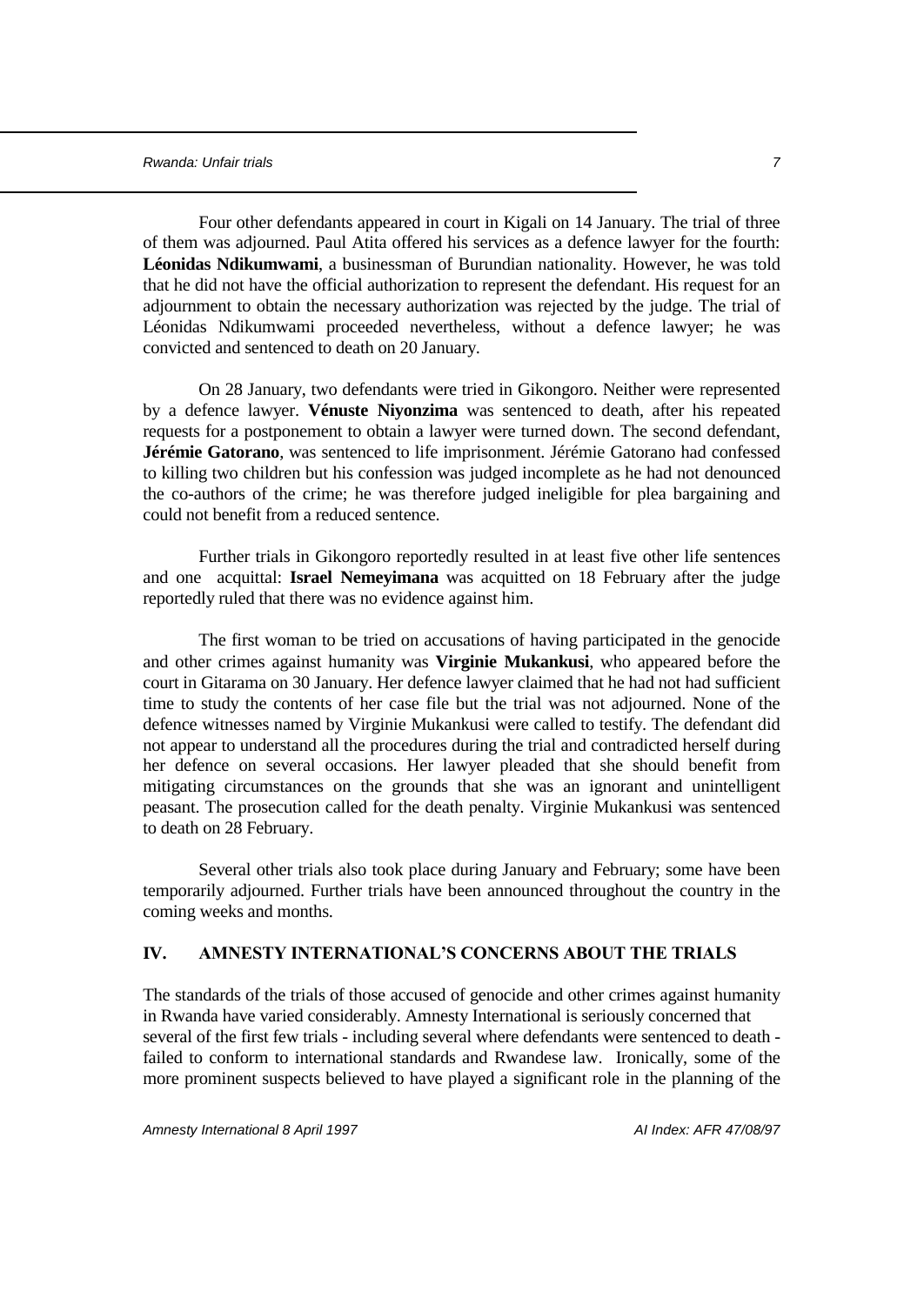genocide and other crimes against humanity - such as Froduald Karamira - appeared to benefit from trials which had fewer problems, whereas some of the lesser-known defendants, those with little or no education or those who may have been less well-informed of their rights were subjected to trials which fell short of basic standards of fairness.

Amnesty International is appealing to the Rwandese Government to demonstrate its commitment to human rights by ensuring that all those accused of genocide and other crimes against humanity receive fair trials, in accordance with its obligations under international law, and are not subjected to the death penalty. It calls on the Rwandese authorities to take action in the following areas.

#### **a. Defence lawyers**

The absence or lack of proper training and experience of defence lawyers remains the single most significant obstacle to the fairness of the trials in Rwanda.

There has been a striking contrast between the trials where the accused have been represented by defence lawyers and those where they have not. Trials where defence lawyers were present had noticeably fewer shortcomings, illustrating a realistic potential for trials which could be conducted fairly in the future, if the political will is there and if the necessary resources are made available. In cases where the accused have been allowed a defence lawyer and where sufficient time has been allowed for the lawyer to prepare the defence, trials were characterized by greater respect for proper procedures. The presence of defence lawyers did not appear to influence the outcome of the trials but ensured that the accused stood a chance of presenting their defence more adequately. Thus their presence not only ensured that individual trials were more consistent with the requirements of international standards but in a broader educational sense, demonstrated to the population and to the authorities that the presence of a lawyer is not something which should be feared and does not constitute an obstacle to justice. As such, trials such as that of Froduald Karamira - which was broadcast live on the national radio and listened to by a large proportion of the population - have set an important precedent in Rwanda.

However, to date, trials where defence lawyers have been able to represent the accused adequately have tended to be the exception. In some cases, requests for postponements to enable the defendant to obtain a lawyer were turned down. In others, defendants did not ask for a lawyer but may not have been aware of their right to legal representation.

The most pressing problem is the shortage of human resources. In contrast with a total of about 100,000 prisoners awaiting trial, there are only 16 defence lawyers currently practising in Rwanda. The present climate of hostility towards those accused of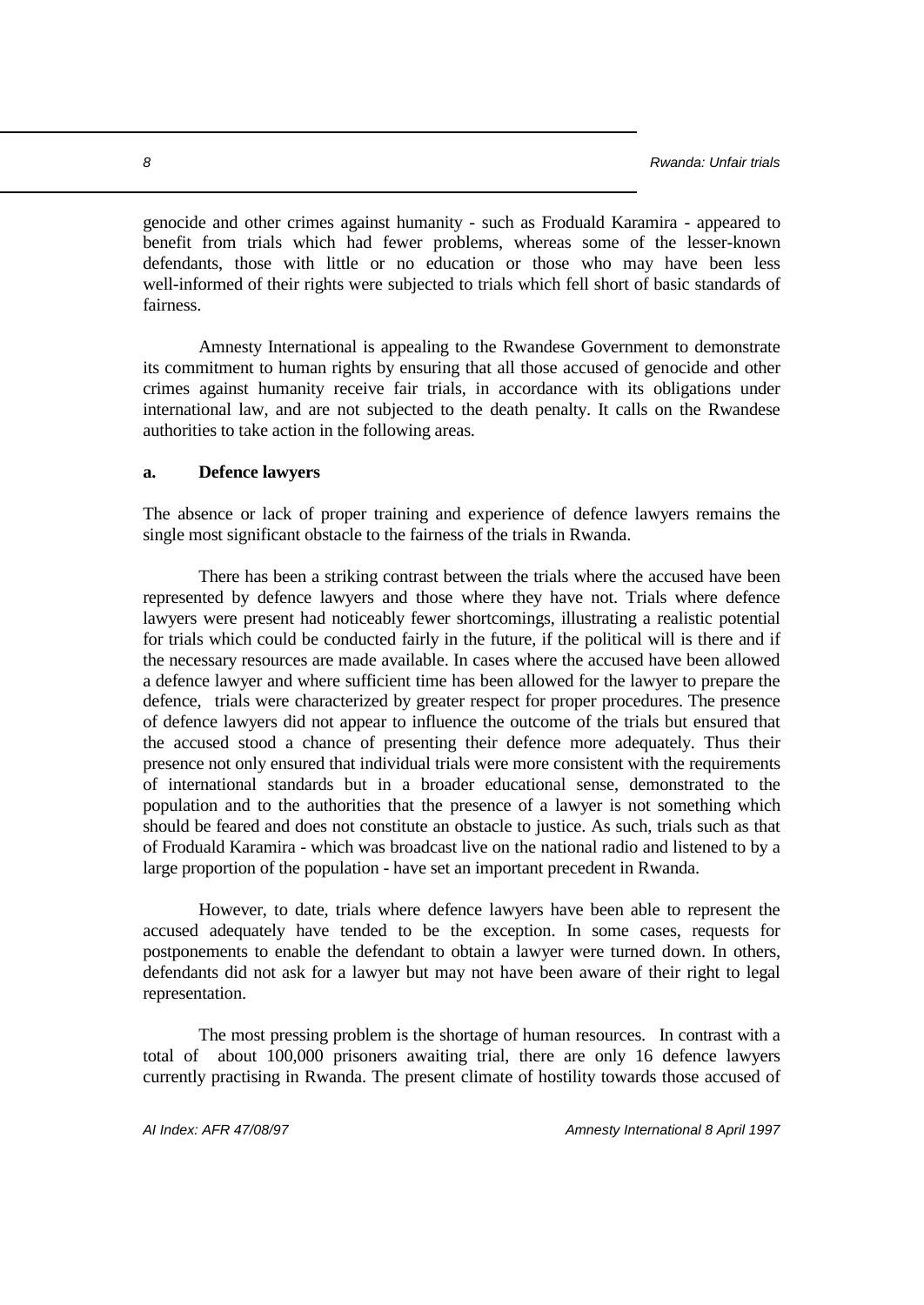genocide presents additional problems and may explain why some Rwandese defence lawyers are reluctant to become involved in these trials. Some Rwandese lawyers refuse to act for those suspected of genocide and other crimes against humanity on ideological or emotional grounds. Several lawyers - including at least one foreign lawyer - have reported receiving verbal threats, including death threats if they proceeded with the defence of those accused of these crimes.

So far, most of the defence lawyers in the trials have been provided through *Avocats sans frontières* (Lawyers Without Borders), a non-governmental organization based in Belgium which has set up a project in Rwanda to ensure that at least some of the defendants facing trial as suspects of genocide and other crimes against humanity have legal representation. However, this project alone cannot be expected to fund and provide defence lawyers for all the tens of thousands of suspects awaiting trial in Rwanda.

The right to legal counsel remains a crucial element in ensuring a fair trial and is recognized in both Rwandese and international law. It should be clear that this right is a necessity, especially for defendants who may be sentenced to death.

Article 36 of the Organic Law 8/96 - under which the prosecutions are taking place states:

*"Persons prosecuted under the provisions of this organic law enjoy the same rights of defence given to other persons subject to criminal prosecution, including the right to the defence counsel of their choice, but not at government expense."*

Article 14 of the Rwandese Constitution states:

*"La défense est un droit absolu dans tous les états et à tous les degrés de la procédure."*

*(Defence is an absolute right in all states and at all stages of the procedure).* 

Despite this, senior government officials, including in the Ministry of Justice, have stated to Amnesty International and others that they were prepared to see trials proceed without defence lawyers.

In the first trials, the accused were not informed of their right in law to be represented by a lawyer, neither were they asked whether they had tried to find a lawyer, nor whether they were prepared to proceed without a lawyer.

The provision of Article 36 of the Organic Law 8/96 which states that the government of Rwanda will not provide state-funded legal counsel violates Rwanda's solemn treaty obligations. Where an indigent defendant is unable to pay for a defence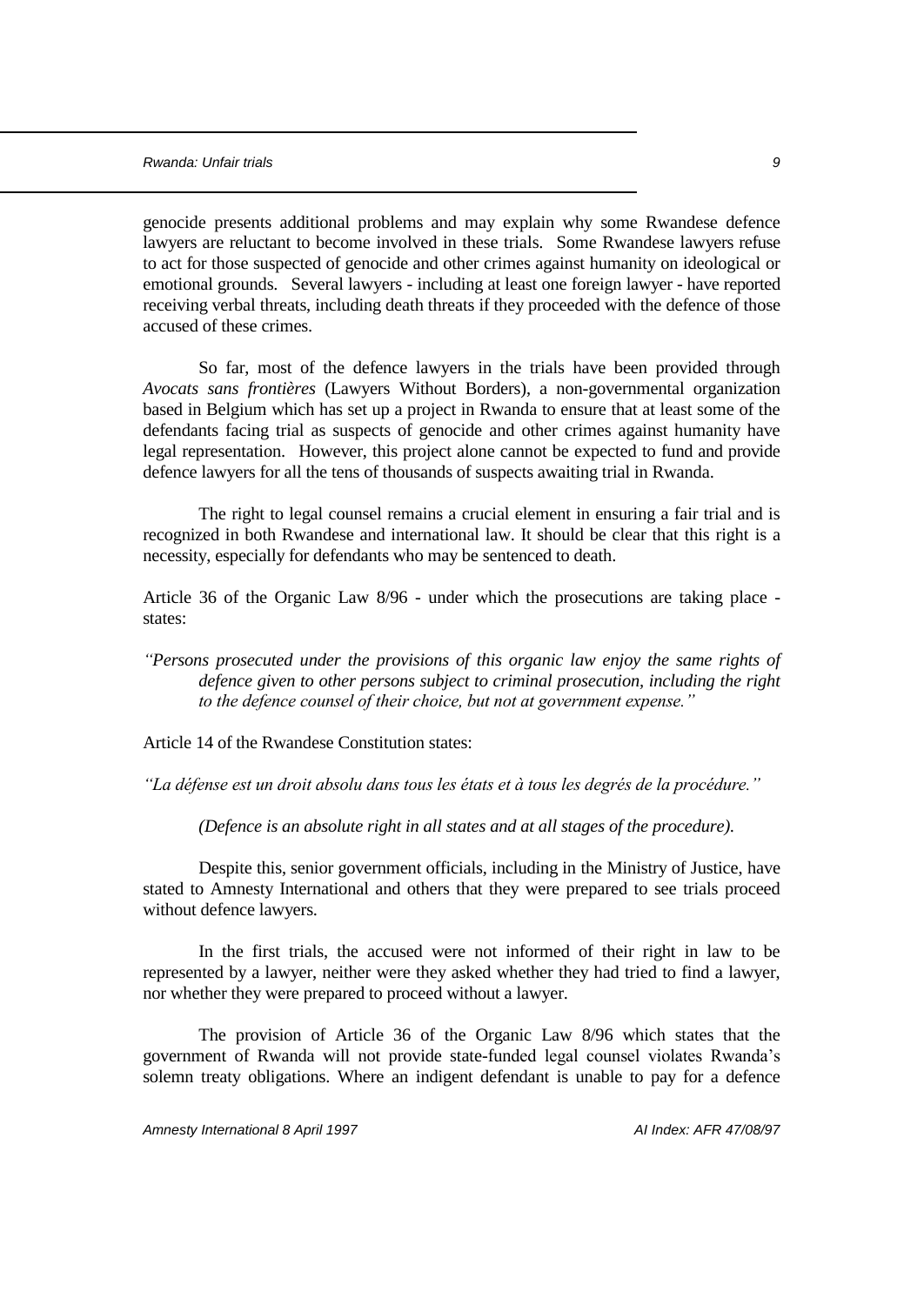lawyer, the state must provide legal counsel, especially in cases where the death penalty may be imposed.

Article 14(3)(d) of the ICCPR imposes a binding legal obligation on the Rwandese Government to provide legal assistance to a defendant:

## *"... in any case where the interests of justice so require, and without payment by him in any such case if he does not have sufficient means to pay for it".*

A case in which the accused faces the death penalty is such a case; as Safeguard 5 of the UN Safeguards guaranteeing protection of the rights of those facing the death penalty makes clear, in any such case the person suspected or charged is entitled to "adequate legal assistance at all stages of the proceedings".

In some of the first trials the defendants may not have asserted their right to a defence lawyer because of their inability to pay. The failure of the court to inform defendants of the right to a defence lawyer was compounded by the failure of the state to provide legal counsel to such defendants. Trials where the defendants may be sentenced to death or life imprisonment are clearly those "where the interests of justice so require" that the defendants are provided with state-funded legal assistance. The UN Human Rights Committee, in finding a violation of Article 14(3)(d) in the case of *Pinto v Trinidad and Tobago* stated that:

*"...legal assistance to the accused in capital cases must be provided in ways that adequately and effectively ensure justice ..."*<sup>5</sup>

To ensure a fair trial, defendants should have access to legal counsel during interrogation and before trial, sufficient time to prepare a defence and adequate opportunity to hold confidential discussions with their legal representatives. Defence lawyers should have prompt and adequate access to case files and other relevant documents and should be able to challenge the admissibility of confessions obtained under duress or torture before the trial begins. Principle 21 of the UN Basic Principles on the Role of Lawyers states:

*"It is the duty of the competent authorities to ensure lawyers access to appropriate information, files and documents in their possession or control in sufficient time to enable lawyers to provide effective legal assistance to their clients. Such access should be provided at the earliest appropriate time".*

 ${}^{5}$ No. 232/1987.

÷.

*AI Index: AFR 47/08/97 Amnesty International 8 April 1997*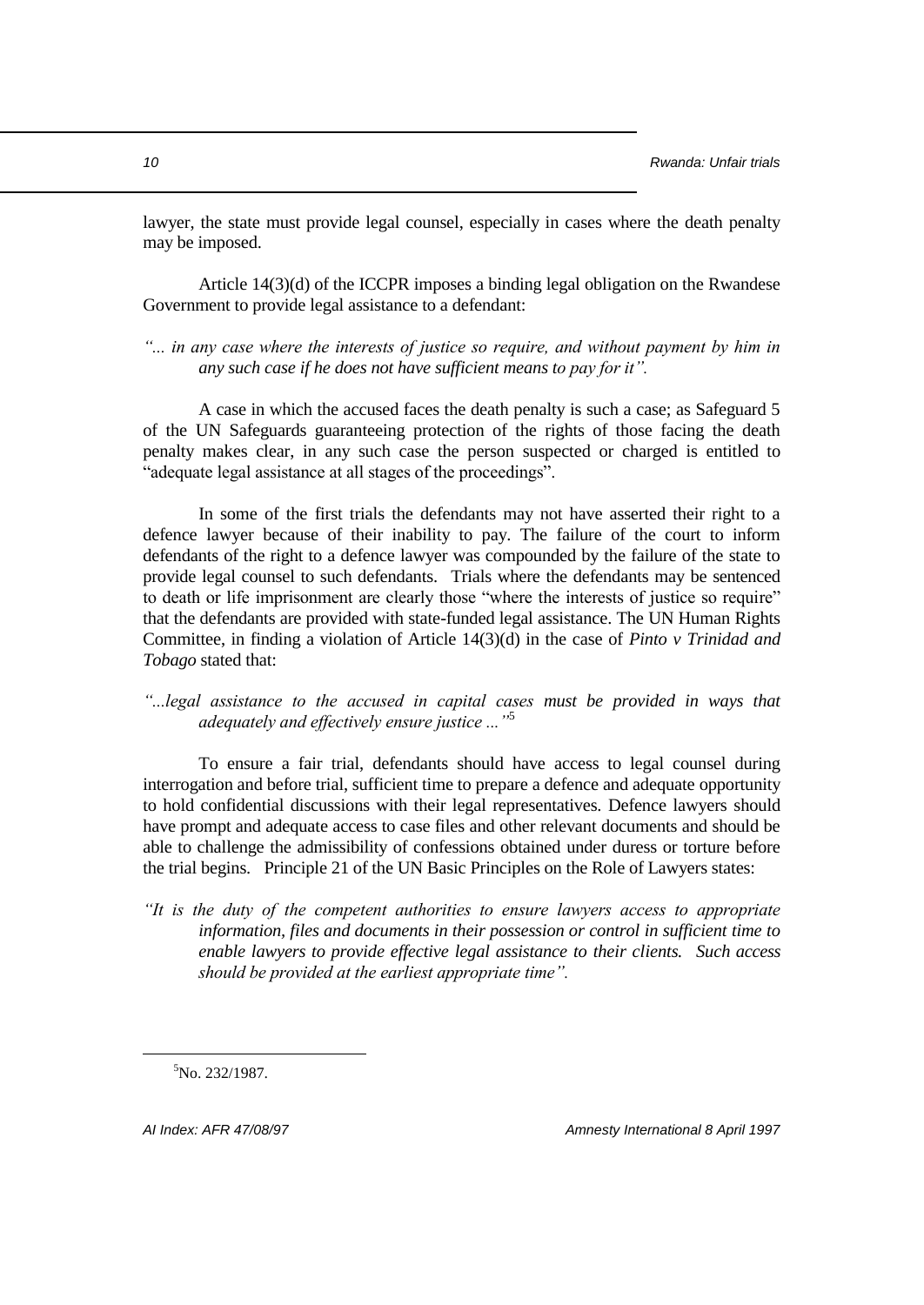The plea bargaining or confession and guilty plea procedure, which is set out in Chapter III of the Organic Law 8/96, will only work effectively where there are loyal defence counsel who have won the trust of their clients and are able to advise them of the interest that a guilty plea may have. Furthermore, defence lawyers will be able to ensure that the guilty plea procedure is not abused.

In the trials in Kibungo, Byumba and Butare, adequate time to consult case files was not allowed and there were no defence lawyers present at the trials. In Kigali, Paul Atita, the lawyer representing Froduald Karamira, offered to represent another defendant, Léonidas Ndikumwami, who was appearing in the same court. The court refused on the grounds that he did not have the official authorization to represent the defendant. Yet it also refused to allow the adjournment requested to obtain this authorization. In the case of Vénuste Niyonzima, who was tried in Gikongoro on 28 January, the defendant's request for a postponement to enable him to obtain a defence lawyer was also rejected. During the trial, Vénuste Niyonzima insisted that he wanted a lawyer and claimed that he had not had sufficient time to study his case file. The judge claimed that he had had ample time to read the file (18 days) and the defendant's request for more time to obtain a lawyer was turned down. The trial proceeded and Vénuste Niyonzima was sentenced to death on 4 February.

These cases illustrate a flagrant violation of the right to legal representation - all the more grave in these cases because the defendants were sentenced to death.

## **Recommendations**

- 1. a)Amnesty International urges the Rwandese Government to ensure that all accused are promptly informed of their right to legal counsel and are aware of the availability of foreign lawyers and advocates to provide defence assistance, in the absence of a sufficient number of Rwandese lawyers.
	- b)Article 36 of the Organic Law 8/96 should be amended to bring it in conformity with international law. State-funded legal counsel should be provided in all cases where the death penalty or life imprisonment may be imposed and where defendants are unable to obtain a lawyer of their choice or to afford the services of a defence lawyer.
	- c)The government should adopt measures to ensure that defence lawyers have access to files and are able to prepare the defence case without any hindrances or interference.
- d)Defence lawyers should be allowed to advise defendants on the plea bargaining scheme provided for in the Organic Law 8/96 and to ensure that it is not abused.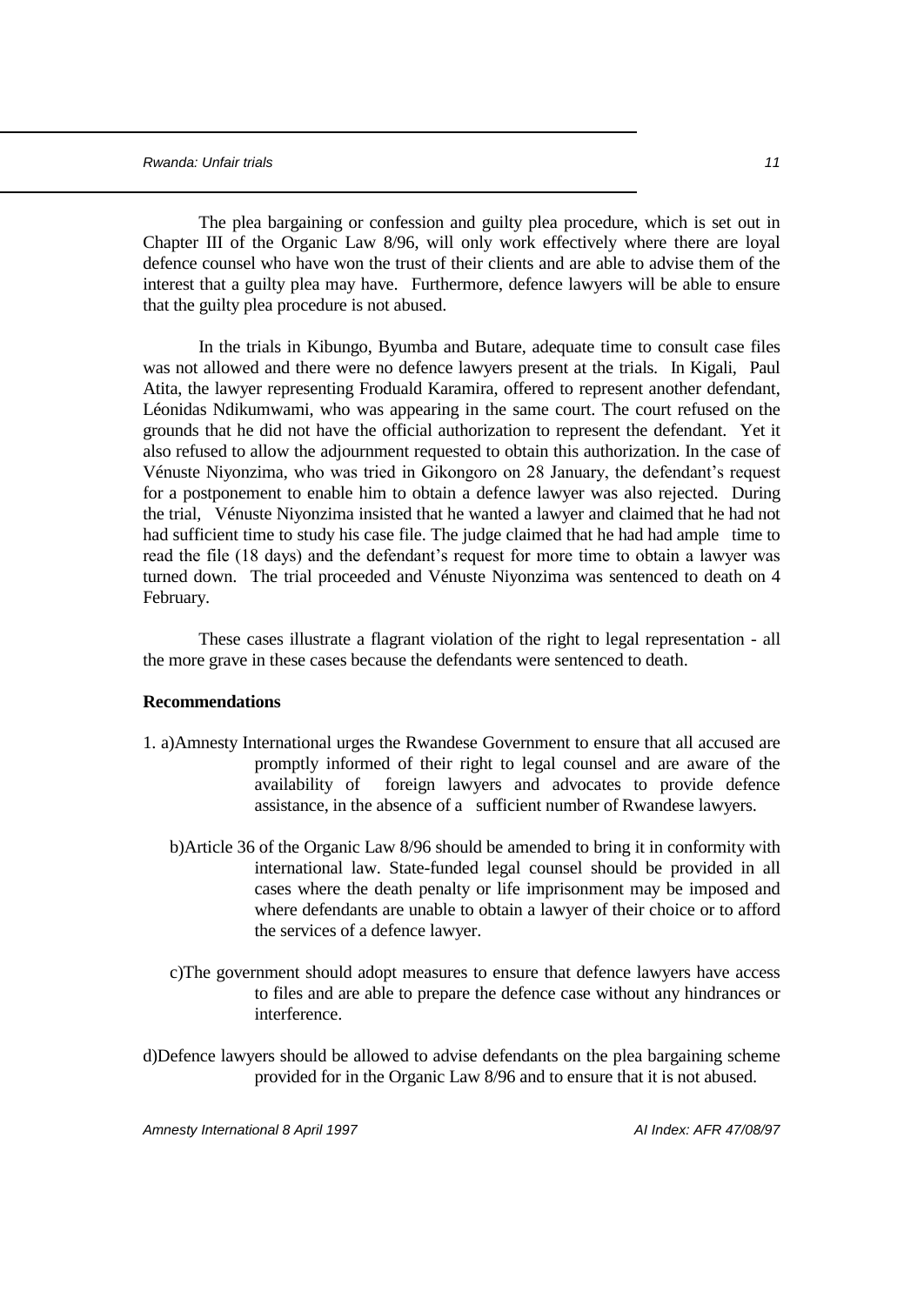- e)The Ministry of Justice should establish a system whereby legal advice is readily available within the prison structure, initially involving Rwandese and foreign lawyers who could advise prisoners at an early stage.
- 2.In cases where the defendants were not informed of their right to defence counsel or where the right to legal counsel has been denied - such as in the trial of Léonidas Ndikumwami - the conviction should be set aside and there should be a re-trial which enables the defendant to have access to legal representation and to full guarantees of a fair trial.
- 3.Foreign states and non-governmental organizations with appropriate expertise should help Rwanda establish an intensive recruitment and training program to train a greater number of Rwandese defence lawyers. The use of foreign defence lawyers in the trials in Rwanda is a welcome form of assistance in the short-term and foreign states and organizations should ensure that such projects continue. However, this can only be viewed as a short-term measure. The establishment of an adequately trained, permanent body of Rwandese defence lawyers is essential for the many trials which will be taking place in the months and years ahead and for the longer term future of human rights protection in Rwanda. To this end, moves towards the establishment of a national bar in Rwanda must be encouraged. The international community should invest sufficient human and financial resources to ensure that this becomes a reality.

## **b. Preparation of the case for the defence**

The ICCPR, to which Rwanda is party, states that all accused have the right "to enough time and necessary facilities to prepare their defence and to communicate with counsel of their own choosing" (Article  $14(3)(b)$ ). Although these periods are not defined in international standards, the UN Human Rights Committee has stated in General Comment 13 on Article 14 of the ICCPR:

"*What is 'adequate time' depends on the circumstances of each case, but the facilities must include access to documents and other evidence which the accused requires to prepare his case, as well as the opportunity to engage and communicate with counsel*."<sup>6</sup>

The Rwandese Code of Criminal Procedure provides that the accused must receive details of the charges and evidence against them at least eight days prior to the trial. Eight

 ${}^{6}$ General Comment 13 adopted at the 21st session of the Human Rights Committee, CCPR/C/21/Add.3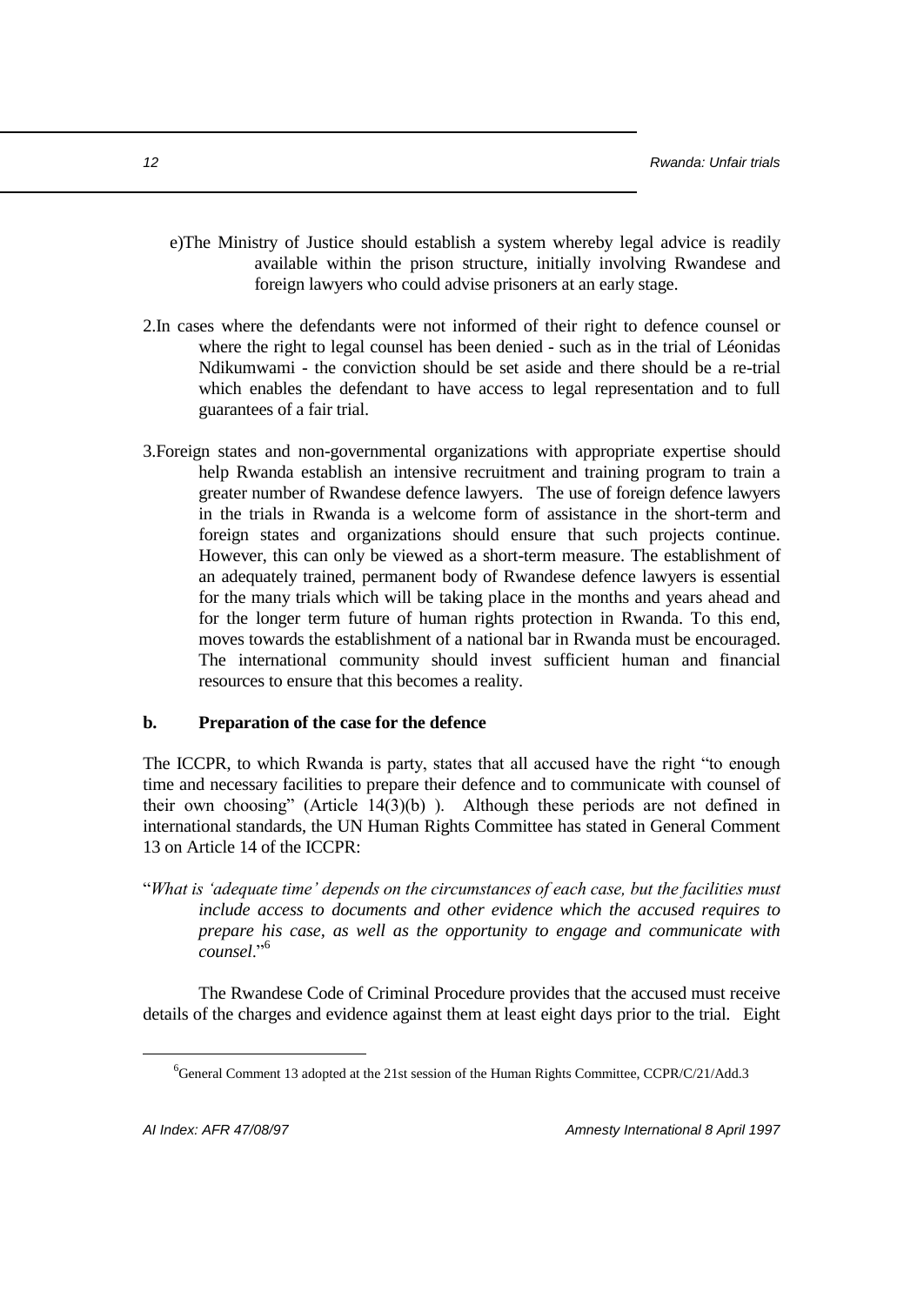days is insufficient time in a case where the death penalty could be imposed and where it may be difficult to locate some of the defence witnesses and other evidence.

In the case of the trial in Kibungo on 27 December, Déogratias Bizimana was told of the date of his trial on 19 December 1996 - just six days before - and saw his case file for the first time only the day before the trial. This is grossly inadequate in a case of such severity, with the death penalty as a possible outcome. Déogratias Bizimana asked for an adjournment to prepare his case, but this was refused. He did not have a copy of his case file during the trial and had to rely on his memory to answer questions about evidence within it. The second defendant, Egide Gatanazi, when asked to present his defence, stated that he could not remember what the prosecutor had said. He did not have a copy of the case file with him, nor any writing materials.

In the trial in Butare on 10 January, the defendants' lawyer had reportedly requested an adjournment prior to the date of the trial to have time to consult the case file, which totalled more than 100 pages; his request was turned down.

In the trial in Gisenyi on 13 January, Javan Bavugayabuca's and Callixte Ngendahimana's request for an adjournment to give them sufficient time to read the case file and prepare a defence was also turned down. The trial proceeded, without a defence lawyer. On 21 January both men were sentenced to death.

In some more recent cases, such as the trial of Froduald Karamira where the lawyer representing the defendant requested an adjournment to allow time to adequately prepare the defence, the trials have been postponed for short periods. This has been a welcome development. Several government officials told Amnesty International that they saw no reason why reasonable requests for adjournments should not be granted. However, the requests for postponement by unrepresented defendants appear to have been denied in most instances so far.

The difficulties which defendants have experienced in preparing their defence have been aggravated by the appalling conditions in Rwandese prisons, including serious overcrowding, lack of lighting, absence of writing materials, and no guarantee of provision of assistance for illiterate defendants or those with little education.

#### **Recommendations**

1.Amnesty International urges the Rwandese Government to ensure that all defendants are given sufficient advance notice of the date of their trial and the evidence against them. They should be given adequate time, space and facilities, including writing materials, to prepare their defence. If necessary, the trial should be postponed to allow sufficient time for preparation.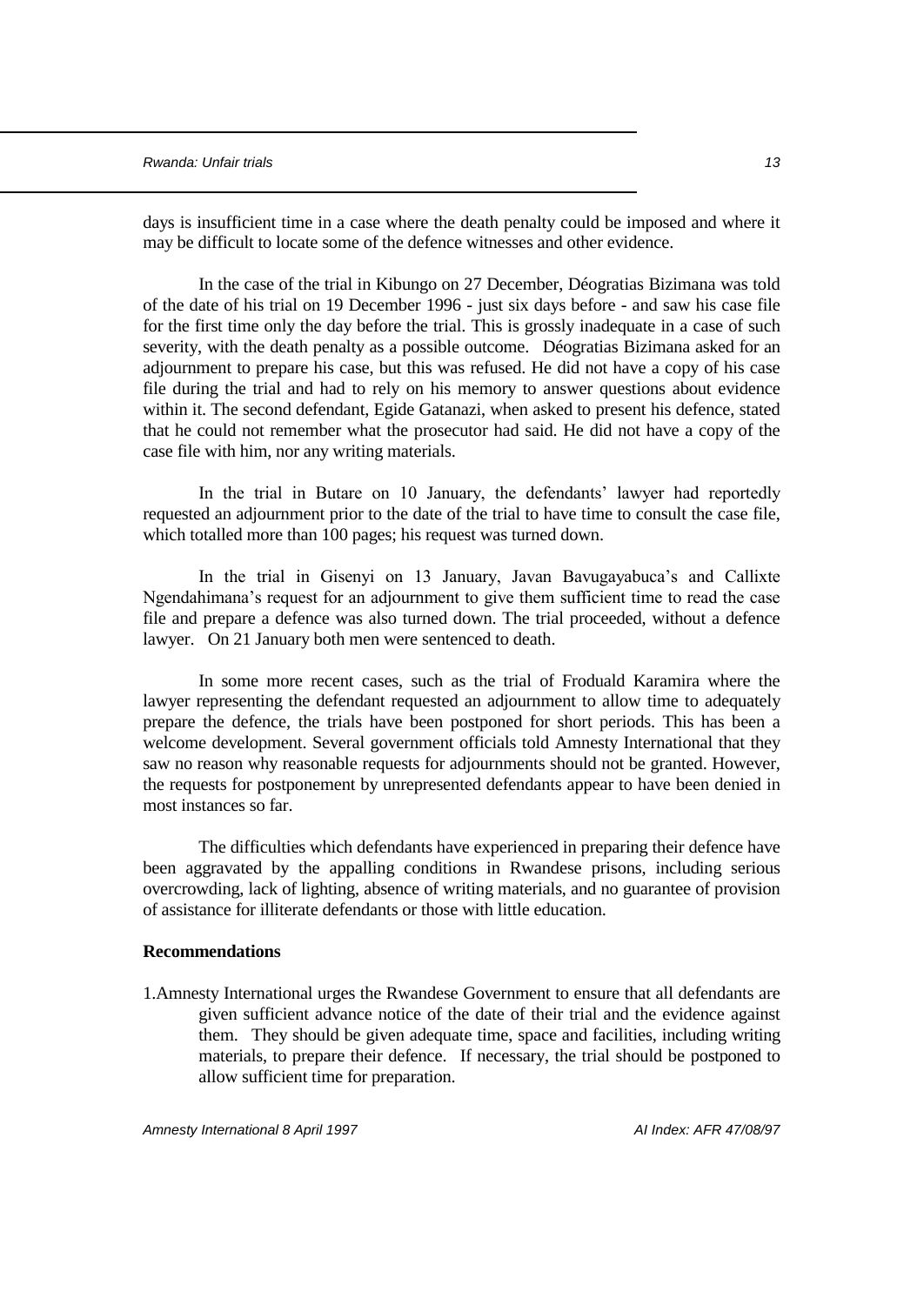- The inability of the government to provide defendants or their lawyers with copies of documents due to lack of facilities and resources is a further reason to allow defendants or their lawyers sufficient time to read and take notes of the contents of the files. In cases where prison conditions pose additional obstacles to the adequate preparation of defence, separate premises could be provided for defendants to study their case file and consult their lawyer.
- 2.While further delays would be regrettable, the advantages of the enhanced fairness of the trial and the ability of the defendant to prepare an adequate defence would outweigh the adverse effects of any delays. Given the gravity of the cases and severity of the sentences, every precaution must be taken to ensure that there are no miscarriages of justice. Reasonable postponements should be granted, especially in cases involving the death penalty.

#### **c. Composition of the courts - no guarantee of competence and independence**

Most of the judicial officials involved in the genocide trials, including prosecutors and judges, have only received up to six months' training; many have no prior legal training whatsoever. Amnesty International appreciates the difficulties of rebuilding the judicial system since 1994 and notes the significant progress made in recent months. However, it remains concerned that the use of judicial officials who are not adequately trained however sincere their intentions to act independently and fairly - could seriously jeopardize the process and outcome of trials, especially in view of their complexity, the gravity of the crimes and the severity of the sentences. The recognition of the lack of experience of some of these officials is illustrated by the example of the President of one of the special chambers set up for the trials of those suspected of genocide who expressed to Amnesty International his wish to observe trials at the International Criminal Tribunal for Rwanda in Arusha, Tanzania, and trials in other countries to compensate for his lack of legal training. Like many others, he had only had six months' training.

Statements by some judicial and government officials, made around the time of the first trials, to the effect that defendants should not request legal counsel or that they do not see the need for defendants to have legal representation have also raised questions about their impartiality and independence.

Under the Rwandese legal system, proceedings commence well in advance of the trial itself with the prosecutor gathering evidence by examining witnesses and obtaining their statements. The defendant is not permitted to be present during this phase of the proceedings. The prosecutor also obtains a statement from the defendant, which together with statements of witnesses and other evidence comprises the court file which is forwarded to the judges. In practice, the accused does not have access to the file, which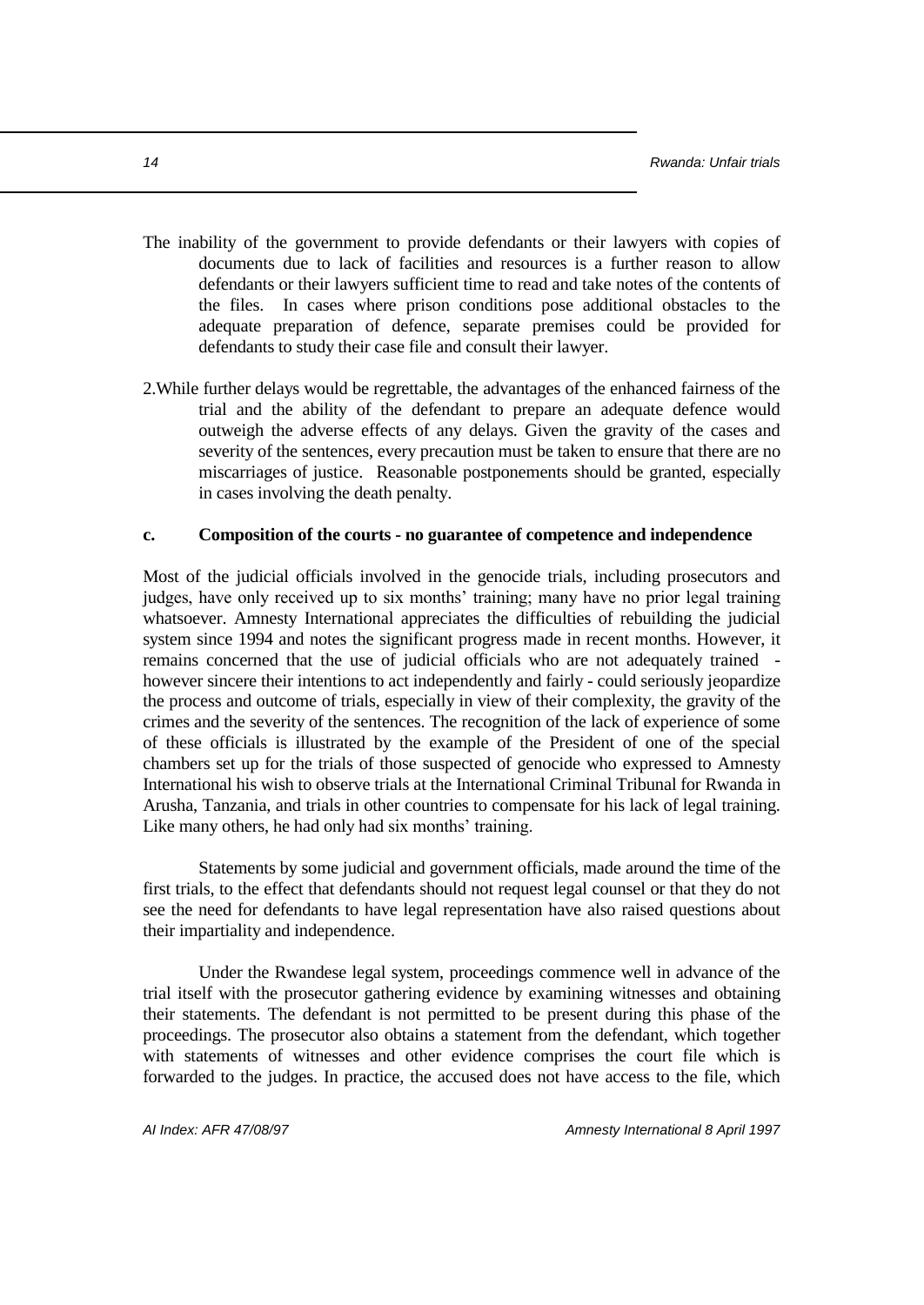contains the bulk of the evidence considered by the court, until shortly before the trial. On the day of the trial the court file is examined by the judges and if there is sufficient evidence of guilt, the defendant is called upon to refute the evidence. As the evidence gathering stage of the proceedings is crucial to the outcome of the trial, it is imperative that prosecutors charged with the responsibility of compiling the court file act with scrupulous independence and impartiality. The task of the prosecutor is not only to find evidence which proves the guilt of the accused, but also to establish if there is any exculpatory evidence. In the current climate in Rwanda prosecutors face immense pressure which may affect their impartiality and independence.

As in many other civil law systems, the defendant should have an opportunity to be represented during the prosecutorial investigations, a crucial phase of the proceedings, and to challenge the evidence and witnesses considered by the prosecutor. Under Rwandese law the court file is not accessible to the general public, only to the parties. This makes it difficult to undertake an adequate assessment of the proceedings during the investigatory phase.

Throughout 1995 and 1996, a number of judicial officials have been removed from their posts or been forced to leave the country for fear of their lives, apparently as result of government or military interference with their duties. Some officials have been arrested and are currently in detention awaiting trial on charges of having participated in the genocide. For example, Silas Munyagishali, assistant prosecutor of Kigali, was arrested in February 1996 and faces charges of genocide and other crimes against humanity. His trial began in Kigali on 30 December 1996 but was adjourned after it was decided to transfer the case to the court at Gitarama. Amnesty International, who interviewed Silas Munyagishali in Kigali prison in 1996, believes that one of the reasons he may have been singled out by the authorities is because he had refused to authorize the detention of people accused of genocide against whom there was no evidence. Shortly before his arrest, he had complained about the lack of objectivity and absence of procedures in the *commission de triage* (screening committee set up to recommend the release of detainees in cases of insufficient evidence).

Another example is Célestin Kayibanda, Prosecutor of Butare, who was arrested in May 1996 on charges of genocide, murder and other crimes against humanity. Shortly before his arrest, he had reportedly denounced the interference of administrative and military authorities in the functioning of the judiciary.

These cases are not unique. Several other judicial officials, including prosecutors, assistant prosecutors, judges and defence lawyers have been threatened, arrested, "disappeared" or even killed. Reports of such cases have continued in early 1997. For example, Innocent Murengezi, a defence lawyer who had been involved in representing both the civil parties and the accused in the genocide trials, disappeared on 30 January. In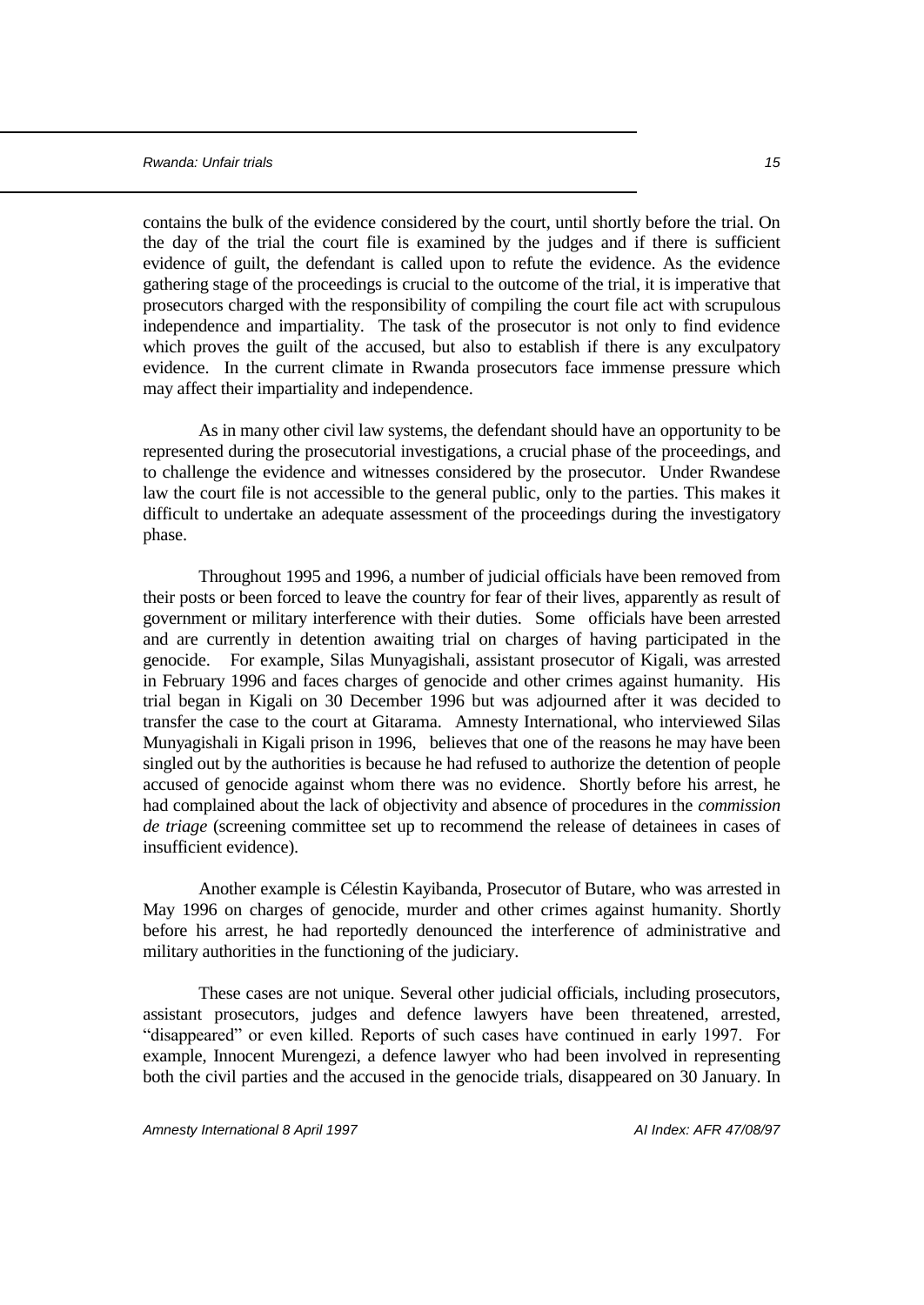February there were reports that he had been arrested but to Amnesty International's knowledge, his whereabouts had not yet been established or communicated to his family by early March.

#### **Recommendations**

- 1.Amnesty International urges the Rwandese Government to provide further training to judicial officials to improve their competence and expertise and appeals to foreign governments and organizations to provide the necessary assistance. Until the competence of Rwandese judicial officials is improved, the Rwandese Government should once again consider accepting the help of foreign legal experts at all levels of the judiciary to serve alongside Rwandese judicial officials. The government has accepted the assistance of foreign experts as advisors and as defence lawyers but has rejected such assistance at the levels of judges, magistrates or prosecutors, even though such assistance could help accelerate the progress of trials considerably and enhance the independence, impartiality and competence of the courts. In many African countries foreign judicial officials, mainly African, serve in the judicial system.
- 2.The government should take measures to protect the independence of the judiciary at the national and local levels and ensure that judicial officials are able to carry out their functions independently and without interference. In particular, the government should adopt measures to protect judicial officials from human rights violations such as arbitrary arrest, detention, ill-treatment, "disappearance", and other forms of harassment or intimidation.

## **d. Conduct of the trials**

In the climate of bitterness and suspicion which prevails after the genocide, it is likely that many of those accused of genocide and other crimes against humanity will be considered guilty unless proved innocent. This would be a negation of a fundamental principle of justice which states that all defendants are presumed innocent until proved guilty and which is enshrined in the ICCPR and the African Charter. Unless this principle is vigorously upheld, despite the pressures of popular opinion, innocent people could be convicted and even executed.

The conduct of some of the first trials is not encouraging. In at least two trials, the court apparently did not prevent defendants being jeered by spectators. In another, the judge and prosecutor asked the defendant why he needed a defence lawyer. Such conduct could result in the court becoming susceptible to pressure from the public and in the defendants being convicted on the basis of public acclaim rather than on the basis of incontrovertible evidence of their guilt. Public statements by government officials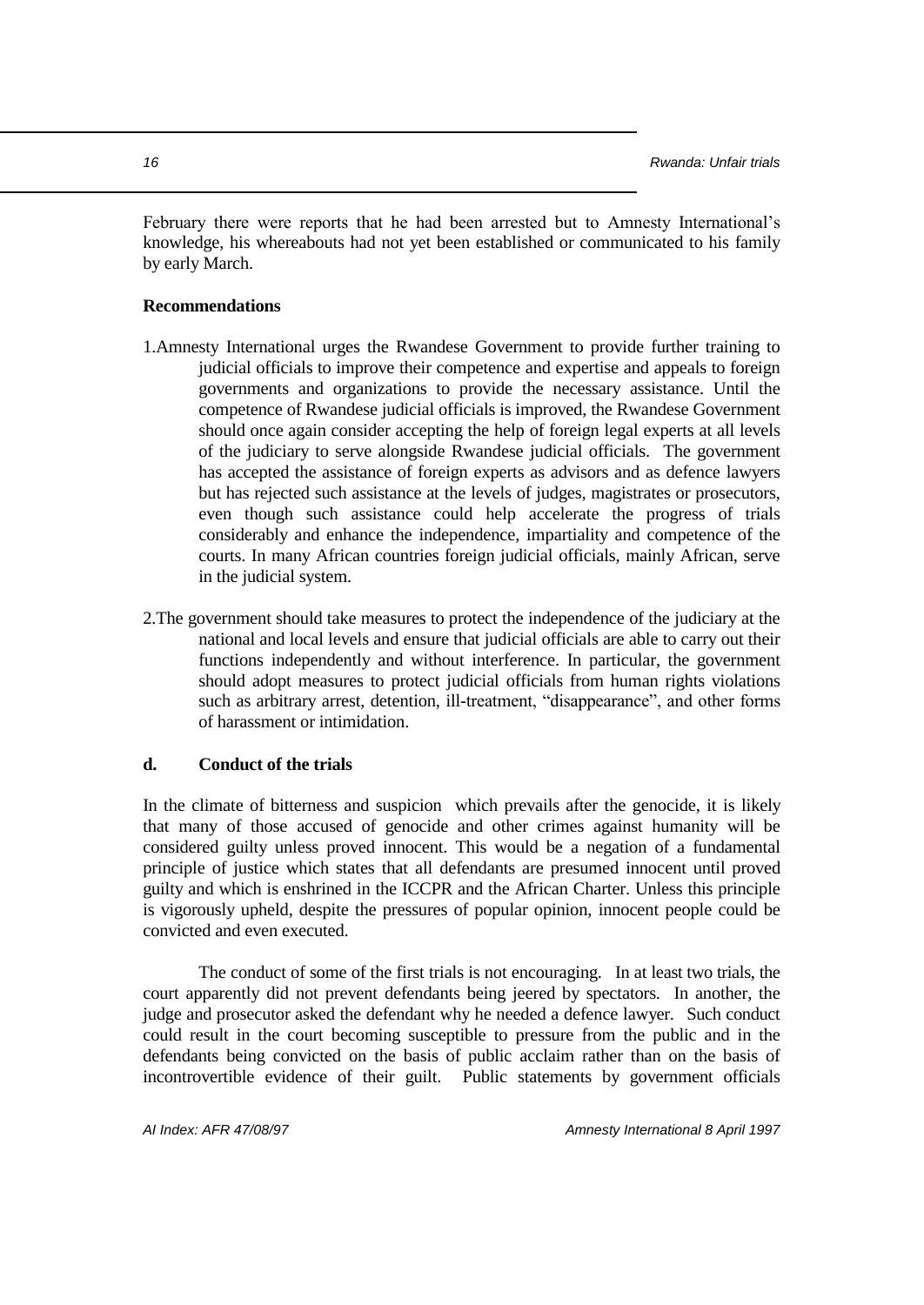declaring all defendants guilty in the months preceding the trials add to the risk of erroneous convictions and risk perpetuating the belief among the population that those accused of participation in the genocide - whether rightly or wrongly - have no rights. In this context, judges will inevitably find themselves under real or perceived pressure to find most defendants guilty.

In the first trials, there were several elements of the process that gave rise to concern. As stated above, in several cases, requests by defendants or their lawyers for an adjournment in order to prepare for the trial were not given serious consideration. In Kibungo, the court's insistence that Déogratias Bizimana present his defence in Kinyarwanda, whereas he had prepared it in French, may also have been prejudicial.

In several trials, such as that of Déogratias Bizimana and Egide Gatanazi in Kibungo and that of Virginie Mukankusi in Gitarama, prosecution witnesses did not give oral evidence in court. The court seemed to accept the written statements of the prosecution witnesses without testing the credibility of these witnesses or corroborating the correctness of their statements. Although written statements were in the case file, the accused did not appear to possess a copy of the case file. The defendants were not able to question or cross-examine prosecution witnesses, or to put inconsistencies to them, and generally to test the reliability of their evidence. At the end of his trial, Egide Gatanazi stated that he did not understand the process as he had not been allowed to question the witnesses. The court also did not give serious consideration to Déogratias Bizimana's challenge to the admissibility of statements made by certain prosecution witnesses.

In some trials, the defendants were not advised by the court to call witnesses or present material in their defence. For example, Virginie Mukankusi in Gitarama named several people that she claimed could corroborate her evidence, but these people did not appear before the court. It is the responsibility of the court authorities to assist the defendants in securing the attendance of material witnesses, especially as the defendants are in custody and in most instances are given very short notice of the trial date. Where the defendant indicates that there may be defence witnesses who could give evidence to exonerate them, the court should adjourn the hearing to allow these witnesses to be brought to court and for their testimony to be heard.

These trials therefore violated Article 14(3)(e) of the ICCPR, which states that all accused have the right :

"*To examine, or have examined, the witnesses against him and to obtain the attendance and examination of witnesses on his behalf under the same conditions as witnesses against him.*"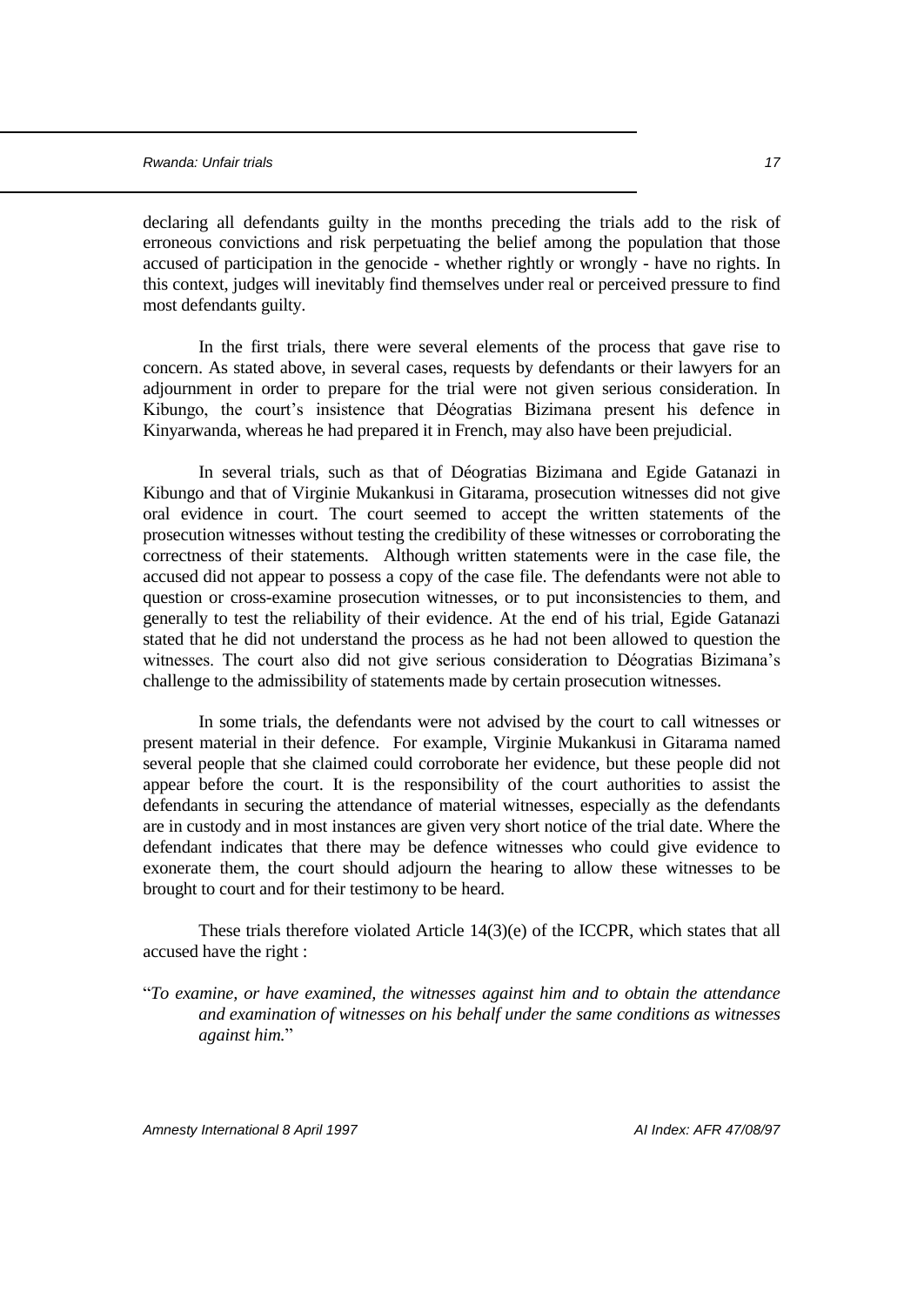The UN Human Rights Committee has stated in General Comment 13 on Article 14 of the ICCPR:

*"This provision is designed to guarantee to the accused the same legal powers of compelling the attendance of witnesses and of examining or cross-examining any witnesses as are available to the prosecution."*

The trials also violated Article 7 of the African Charter as interpreted in the resolution of the African Commission on Human and Peoples' Rights on "The Right to Recourse Procedure and Fair Trial", which states that accused persons shall be entitled to:

*"Examine, or have examined, the witnesses against them and to obtain the attendance and examination of witnesses on their behalf under the same conditions as witnesses against them."*

Amnesty International is especially concerned about the absence of witnesses during the trials in Rwanda in view of the fact that, as mentioned above, the process of compilation of case files cannot be assumed to be thorough and independent in all cases and that defendants and their lawyers have not had access to their case file throughout the investigation period.

In some trials, part of the case against the defendants were a statement made under interrogation (*procès-verbal*). In the Kibungo trial, Déogratias Bizimana and Egide Gatanazi claimed that they had been tortured into making confessions, but the court did not seriously investigate these allegations. The presiding judge asked Déogratias Bizimana whether he had a hospital medical certificate proving he had been tortured, but when the defendant said that the hospital did not provide such certificates, but that he still had visible traces of the injuries sustained, the court did not order any investigation. Instead of the court testing the admissibility of these statements - that is, whether the statements were made freely and voluntarily - the court demanded that the defendants prove their inadmissibility as evidence.

François Bizumutima, the defendant in the Byumba trial, also claims to have been ill-treated regularly while in detention. However, it is not clear whether the alleged ill-treatment was carried out specifically in order to extract a confession. Amnesty International has received numerous testimonies describing ill-treatment of detainees in detention centres in Rwanda.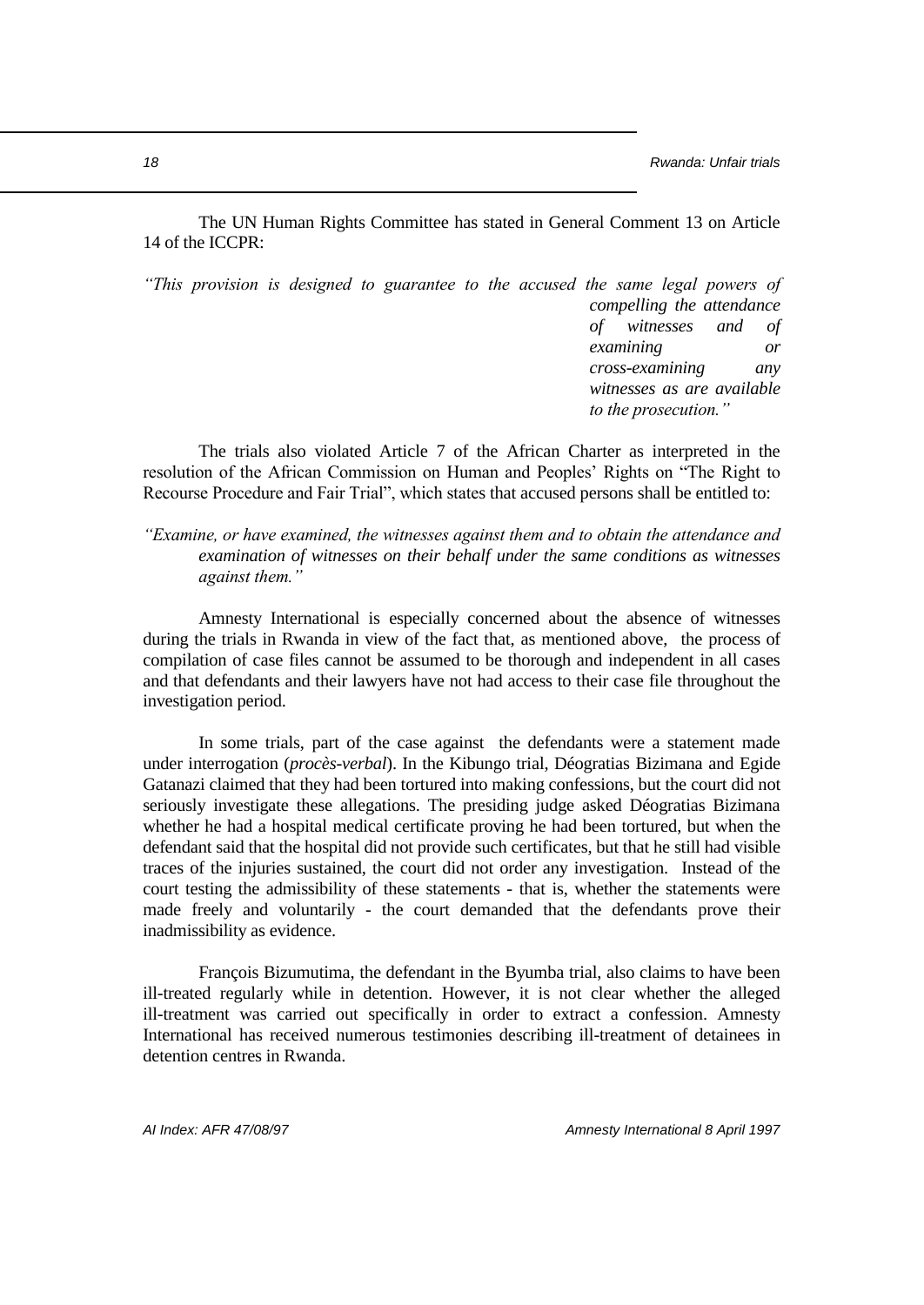The acceptance by the court of confessions without a proper investigation of allegations by the defendants that these were extracted under torture violates Article  $14(3)(g)$  of the ICCPR which provides that no person shall be compelled to testify against himself or to confess guilt. The UN Human Rights Committee in its General Comment on Article 14 stated that this provision was linked to the prohibition of torture in Article 7 of the ICCPR and the right of detainees to be treated with humanity and respect for their dignity in Article 10(1) of the ICCPR. The Committee stated that:

"*The law should require that evidence provided by means of such methods* [which violate Article 7 or 10(1)] *or any other forms of compulsion is wholly unacceptable."*

Placing the burden on the defendant to disprove the voluntariness of the statements alleged to have been made under torture not only is inconsistent with the obligations of the prosecution to prove each element of the crime beyond a reasonable doubt, but violates the duty of the authorities under Article 7 of the ICCPR to conduct prompt and impartial investigations of complaints of torture.

#### **Recommendations**

- 1.Amnesty International appeals to the Rwandese Government to ensure that the conduct of these trials meets international standards, as set out in the ICCPR and the African Charter, to which Rwanda is party. In particular, it should ensure that the presumption of innocence is maintained until the guilt of the defendants has been proved beyond all reasonable doubt according to law, that defendants have the opportunity to cross-examine prosecution witnesses, to call defence witnesses and to challenge the admissibility of evidence.
- 2.The government should issue a directive to judicial officials advising them to undertake prompt, impartial and thorough investigations of all allegations of torture and to exclude any confession obtained as a result of duress or torture.
- 3.The Rwandese authorities should ensure that defendants and their lawyers have access to the court file throughout the investigation period to enable them to challenge the testimony of witnesses, to request the prosecutor or the judge to re-examine witnesses, or to ask the prosecutor to interview witnesses who may be able to provide exculpatory evidence.

#### **e. Right of appeal**

Once their sentence has been announced, defendants have 15 days within which they may file a notice of appeal. In most trials to date, defendants who have been sentenced to death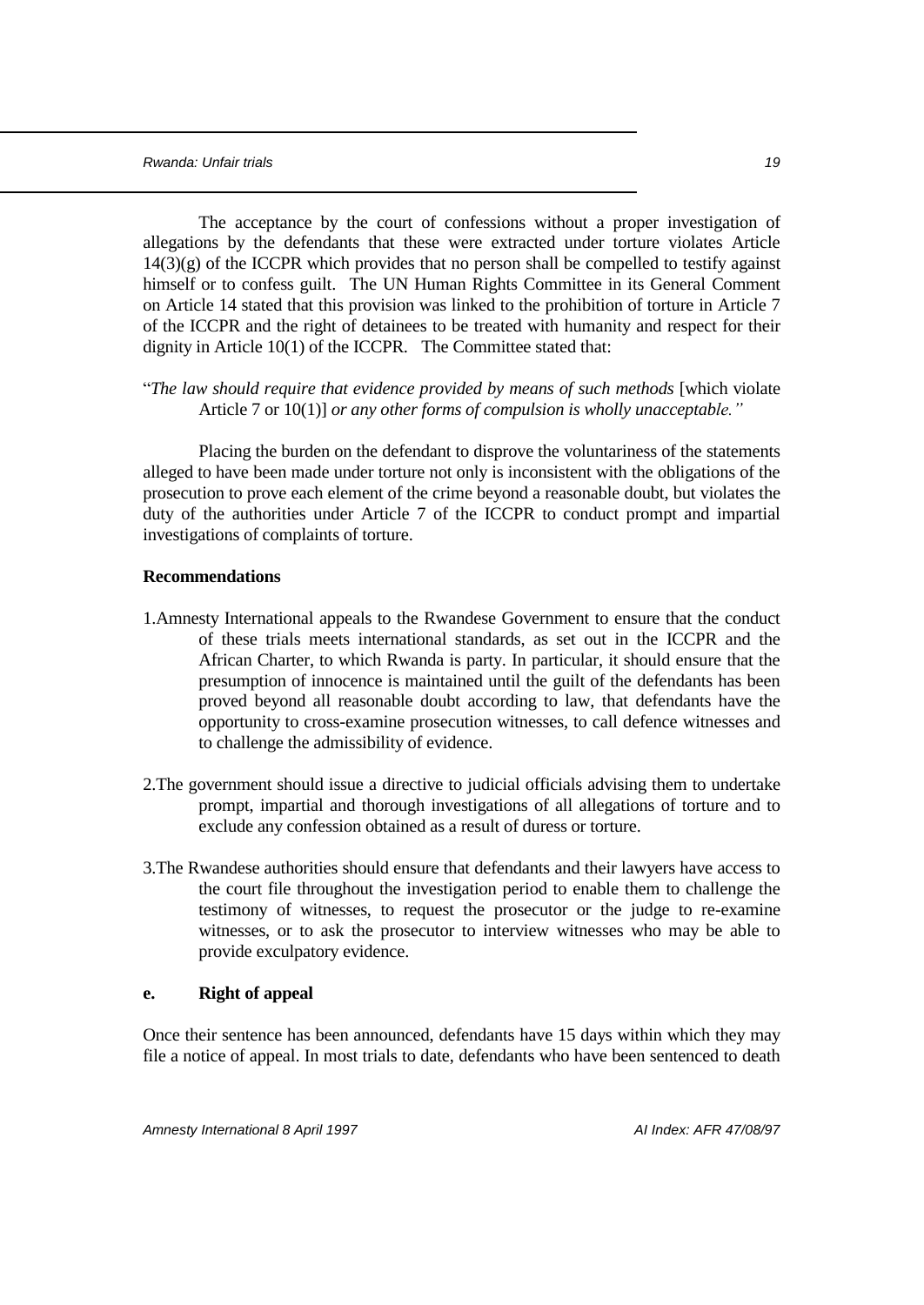are reported to have appealed or to be intending to appeal. By the end of February 1997, their appeals had not yet been heard.

Amnesty International is concerned that the Organic Law 8/96 does not provide an adequate right of appeal. According to Article 24 of the Organic Law, appeals may only be based on questions of law or flagrant errors of fact. This provision provides the Court of Appeal with the same jurisdiction as a Court of Cassation and limits the basis on which it may consider an appeal. Although it is yet to be seen how the Court of Appeal interprets its jurisdiction, Article 24 may prevent a case being considered in its entirety on appeal, and, for example, whether a defendant was advised of his right to legal counsel or not may not be considered during the appeal. In contrast, where an appeal is filed against a civil claim or a criminal conviction arising from a private prosecution, the Court of Appeal is entitled to decide the case in its entirety.<sup>7</sup>

Furthermore, the Court of Appeal has to first decide the admissibility of an appeal before considering the appeal on its merits. If the Court of Appeal adopts a restrictive approach during the admissibility procedure, most appeals may be dismissed at that stage. The provision of Article 24 of the Organic Law 8/96 therefore does not adequately afford a defendant "the right to his conviction and sentence being reviewed by a higher tribunal" as enshrined in Article 14(5) of the ICCPR.

The requirement of international law is that national laws must guarantee a procedure in which both the factual and legal aspects of a case may be reviewed by a higher court. The limitation of appeal by Article 24 of the Organic Law 8/96 to questions of law or flagrant errors of fact does not constitute a full appeal and amounts only to a limited review. Article 14 (5) of the ICCPR stipulates:

## *"Everyone convicted of a crime shall have the right to his conviction and sentence being reviewed by a higher tribunal according to law"*. 8

As the Organic Law 8/96 provides for mandatory sentences for Category 1 and Category 2 defendants, there can be no appeal against the sentence imposed by the trial court (*Tribunal de première instance*) on the basis that the court did not take into account mitigating factors. This does not allow for individual circumstances and mitigating factors, such as coercion, to be taken into consideration. Once a defendant has been placed in a particular category, the mandatory sentence applies. The failure to allow mitigating factors to be taken into account for such crimes is inconsistent with the practice of international

<sup>7</sup>Article 29 of the Organic Law 8/96

<sup>&</sup>lt;sup>8</sup>See also Article 24 and Article 25 of the statute of the ICTR which provide for appeal and review proceedings.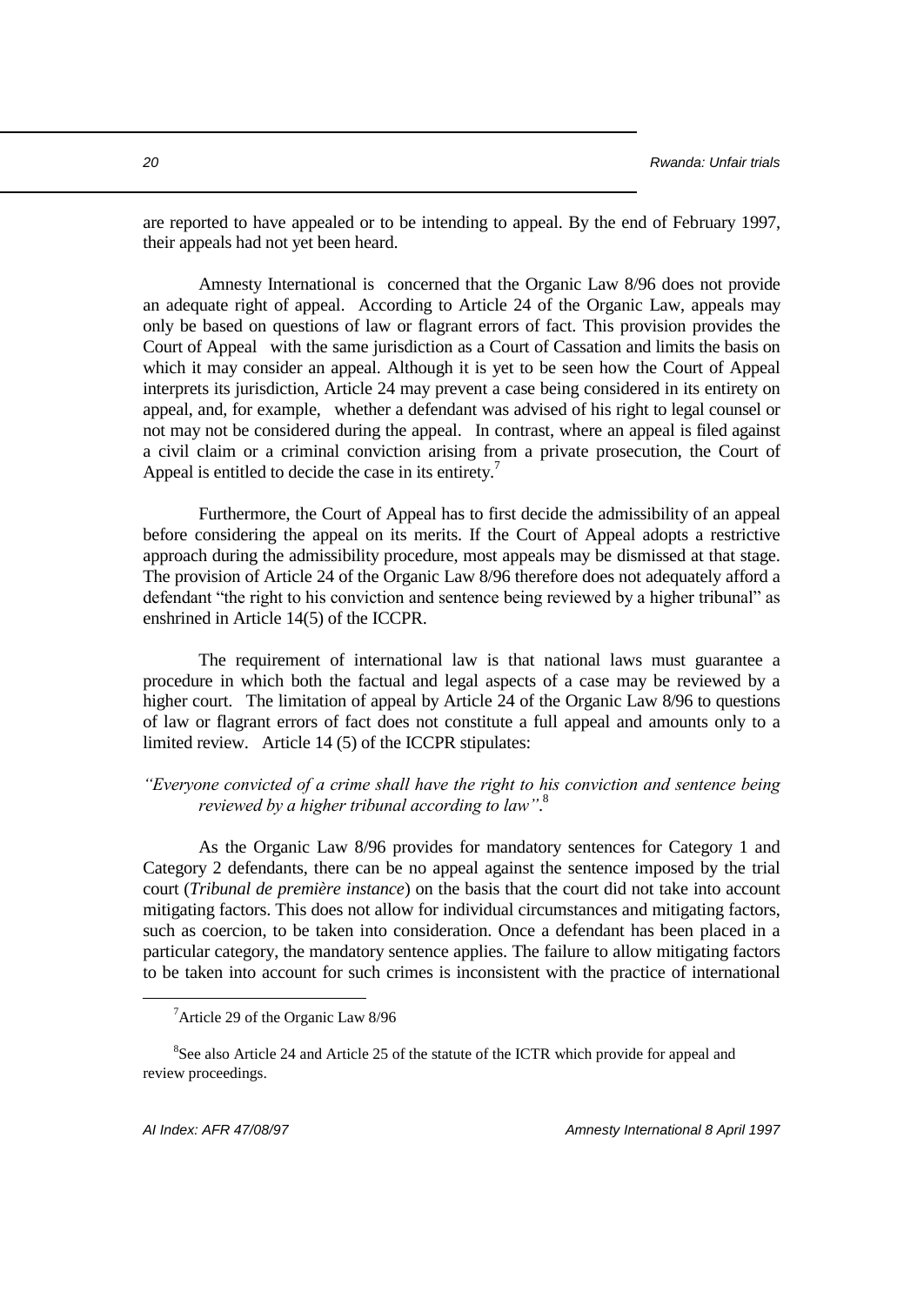courts in cases of genocide, other crimes against humanity and serious violations of humanitarian law. The International Military Tribunals at Nuremberg and Tokyo and the International Criminal Tribunal for the former Yugoslavia have all considered factors in mitigation for persons convicted of such grave crimes.<sup>9</sup>

Chapter III of the Organic Law 8/96 provides for "Confession and Guilty Plea Procedure" to enable defendants to engage in some form of plea bargaining and to benefit from a lesser sentence in return for confessing guilt. This procedure may be open to abuse as there are no safeguards against torture and duress. Once a defendant has been convicted and sentenced under this procedure, there is no appeal to a higher independent tribunal, not even against the sentence imposed by the trial court.<sup>10</sup> Therefore if a defendant makes a confession as a result of torture, and the trial court accepts the confession without undertaking a thorough investigation of the allegations of torture, the defendant has no recourse to the Court of Appeal for a review of the decision of the trial court.

An application for review of a decision of the Court of Appeal is only available to a defendant who is sentenced to death by the Court of Appeal following an acquittal by the trial court.<sup>11</sup> The Procurator General may also apply for review by the Court of Cassation of any decision of the Court of Appeal which is contrary to law.<sup>12</sup>

Some defendants who were not represented by a lawyer in the trial court - such as the two defendants in the Kibungo trial - will benefit from legal counsel in the appeal stage but there are doubts about whether assistance at such a late stage in the legal proceedings can realistically be expected to change the verdict.

## **Recommendations**

÷.

1.Amnesty International calls on the Rwandese Government to review the Organic Law with a view to amending its provision to allow for an adequate right of appeal, in conformity with international law, in particular:

a)allowing persons who have been convicted and sentenced under the confessions and guilty plea procedure to appeal to a higher court;

<sup>&</sup>lt;sup>9</sup>See most recently the decision of the Trial Chamber in Prosecutor v Edemovic, Judgement, Case No. IT-96-22-T, 29 November 1996.

<sup>&</sup>lt;sup>10</sup>See Article 10 (7) and Article 24 of the Organic Law  $8/96$ .

<sup>&</sup>lt;sup>11</sup>Article 25 of the Organic Law  $8/96$ .

 $12$ Article 26 of the Organic Law 8/96.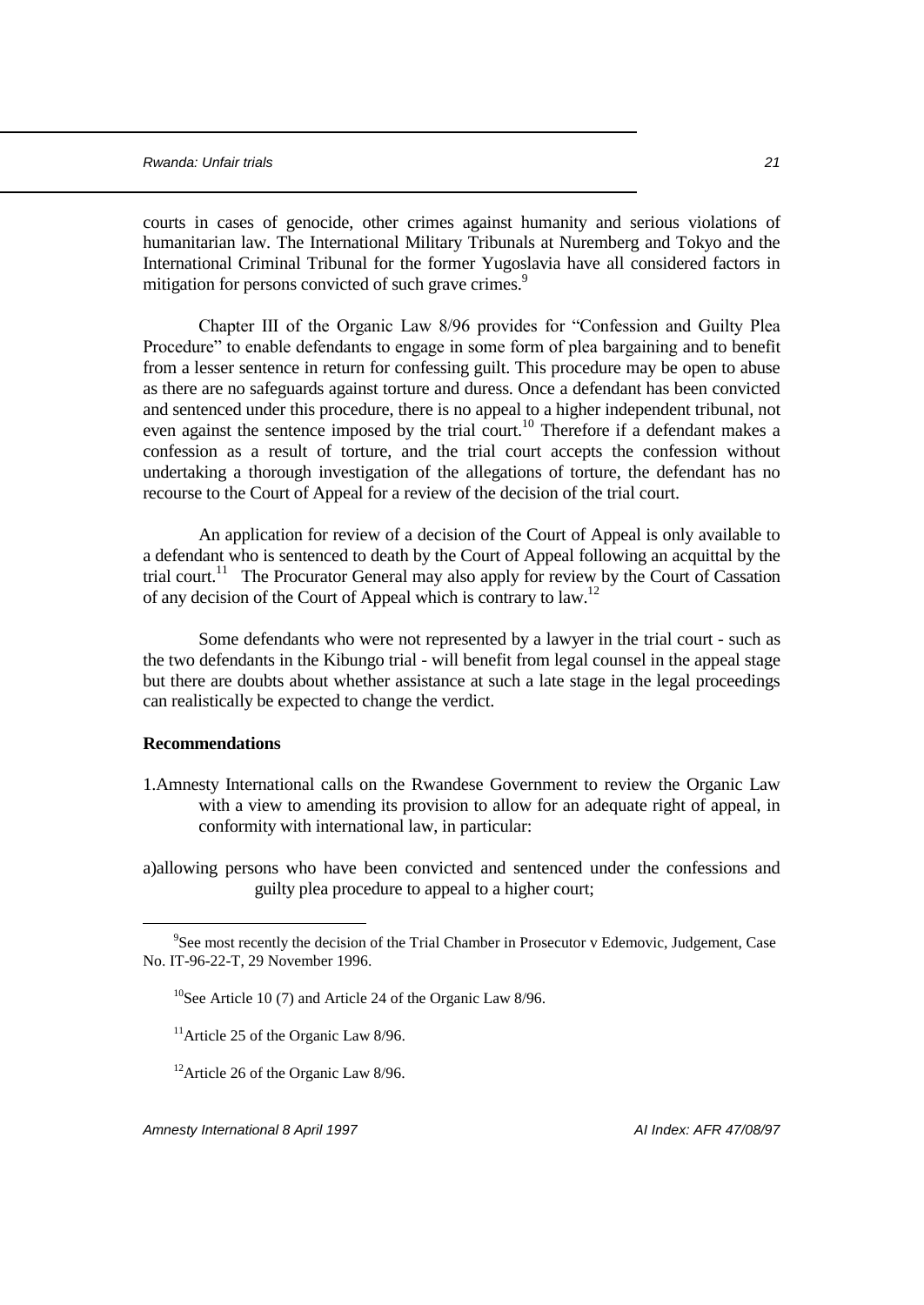- b)expanding the basis on which appeals may be filed to allow the Court of Appeal to decide each appeal in its entirety and to allow for a review of the decision of the Court of Appeal by the Court of Cassation in all cases;
- c)allowing the courts a discretion in sentencing, to take into account factors in mitigation, and permitting defendants to appeal against sentences imposed by the trial court.
- 2.The Rwandese Government should ensure that appeals are not rejected at the admissibility stage by the Court of Appeal so that defendants are afforded the right to have their convictions and sentences reviewed, and to enable the Court of Appeal to rectify the failures of the trial courts, especially where fair trial guarantees have not been afforded to the defendants.

## **V. THE DEATH PENALTY**

*"Every human being has the inherent right to life. This right shall be protected by law. No one shall be arbitrarily deprived of his life."<sup>13</sup>*

Amnesty International is unconditionally opposed to the use of the death penalty, in all countries and in all circumstances, because it is a state-sanctioned violation of the right to life and the right not to be subjected to cruel, inhuman or degrading punishment, as recognized in Articles 3 and 5 of the Universal Declaration of Human Rights. The situation is of special concern when people may be sentenced to death after unfair trials. The last recorded execution in Rwanda took place in 1982. Amnesty International believes that resuming executions after 15 years would represent a significant steps backwards for human rights in Rwanda.

There has been significant progress towards ending the use of the death penalty. More than half the countries in the world (99 countries), including 13 African countries, have abolished the use of capital punishment in law or practice. In declaring the death penalty unconstitutional, the South African Constitutional Court stated:

"*Punishment must to some extent be commensurate with the offence, but there is no requirement that it be equivalent or identical to it. The state does not put out the eyes of a person who has blinded another in a vicious assault, nor does it punish a rapist by castrating him and submitting to the utmost humiliation in gaol. The* 

*<sup>13</sup> Article 6 of the International Covenant on Civil and Political Rights.*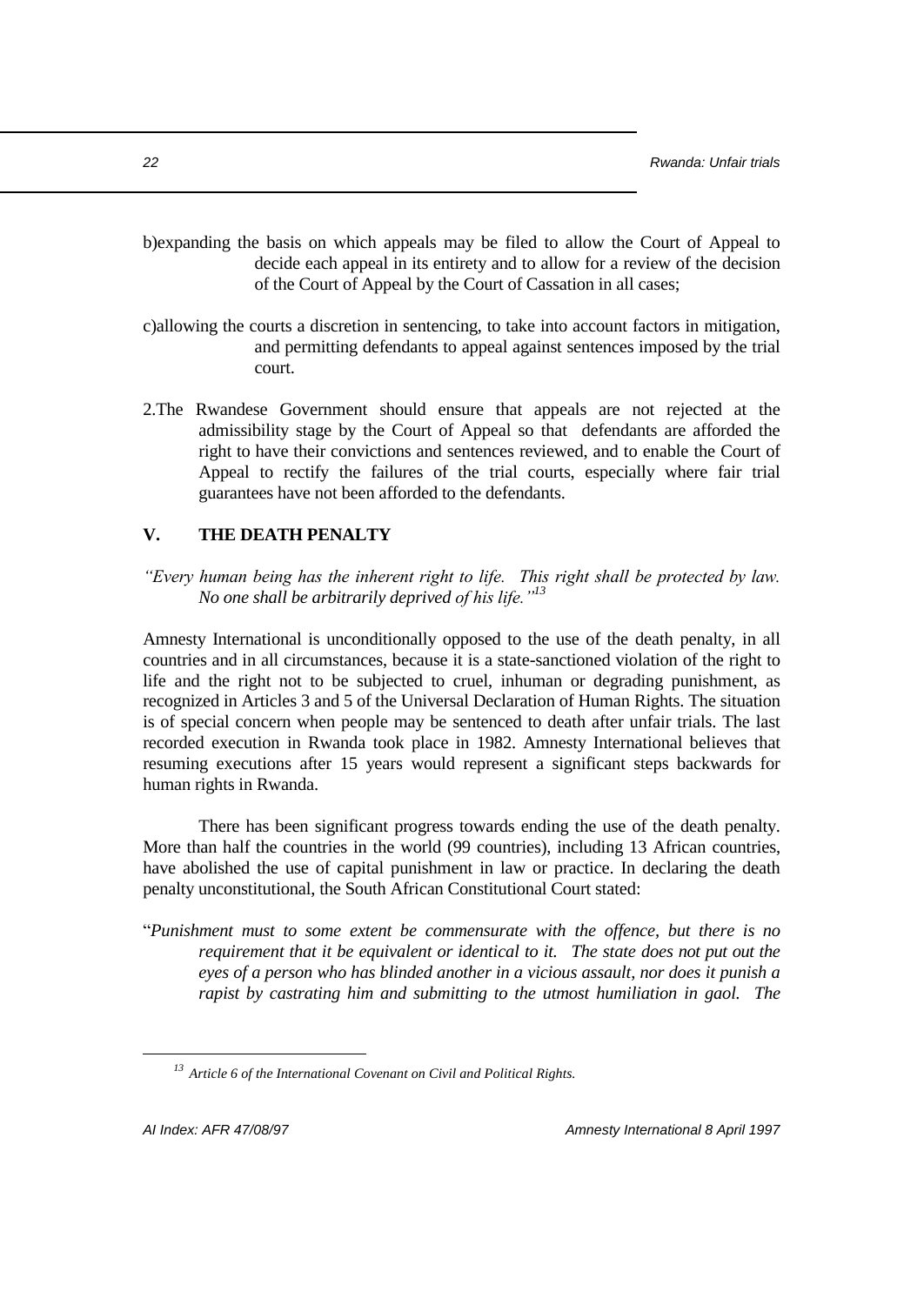*state does not need to engage in the cold and calculated killing of murderers in order to express moral outrage at their conduct.*<sup>14</sup>

The anger and desire for retribution felt by many people in Rwanda means that support for the death penalty is inevitably widespread. It is sometimes argued that application of the death penalty is the only way to end impunity in a country such as Rwanda which has experienced mass human rights violations. Amnesty International firmly believes that the use of the death penalty can only perpetuate the cycle of bitterness and revenge, instead of bringing reconciliation and respect for human rights to Rwanda. It believes that the Rwandese Government should refrain from using the death penalty and instead, apply prison sentences, as appropriate to the gravity of the crimes, for those found guilty of genocide and other crimes against humanity. It should take this opportunity to demonstrate its commitment to respecting human rights and putting an end to the use of violence in Rwanda. Amnesty International believes that the use of the death penalty in Rwanda is incompatible with initiatives aimed at reconciliation in the aftermath of the genocide and the return of hundreds of thousands of refugees.

The irrevocability of the death penalty is of particular concern in a country whose judicial system has been virtually destroyed, where popular feeling against defendants accused of genocide runs high, and where many normal legal safeguards are not yet in place. Amnesty International fears that the first wave of defendants to be tried are especially likely to be sentenced to death after unfair trials and even executed as the government may wish to hold up these first cases as examples to demonstrate its determination to punish those responsible for the genocide. If a person is executed pursuant to judgment handed down in an unfair trial, such execution will amount to an arbitrary execution and a violation of the right to life.

In Article 2 of the Organic Law 8/96, defendants in the genocide trials are divided into four categories. Category 1 suspects, if found guilty, will be sentenced to death. Category 2 will be sentenced to life imprisonment, Categories 3 and 4 will receive other sentences. When Amnesty International's Secretary General held talks with the government in Rwanda in November 1996, the Procurator General argued that the death penalty in Rwanda had been virtually abolished as its use was restricted to Category 1 defendants. Nevertheless, Amnesty International fears that it may be widely applied, as the definition of Category 1 defendants is very broad. It includes:

*"persons who acted in positions of authority at the national, prefectoral, communal, sector or cell level, or in a political party, the army, religious organizations or in a militia and who perpetrated or fostered such crimes*"

*Amnesty International 8 April 1997 AI Index: AFR 47/08/97*

<sup>&</sup>lt;sup>14</sup>The State v T Makwanyane and M Mchunu, Case No. CCT/3/94, paragraph 129.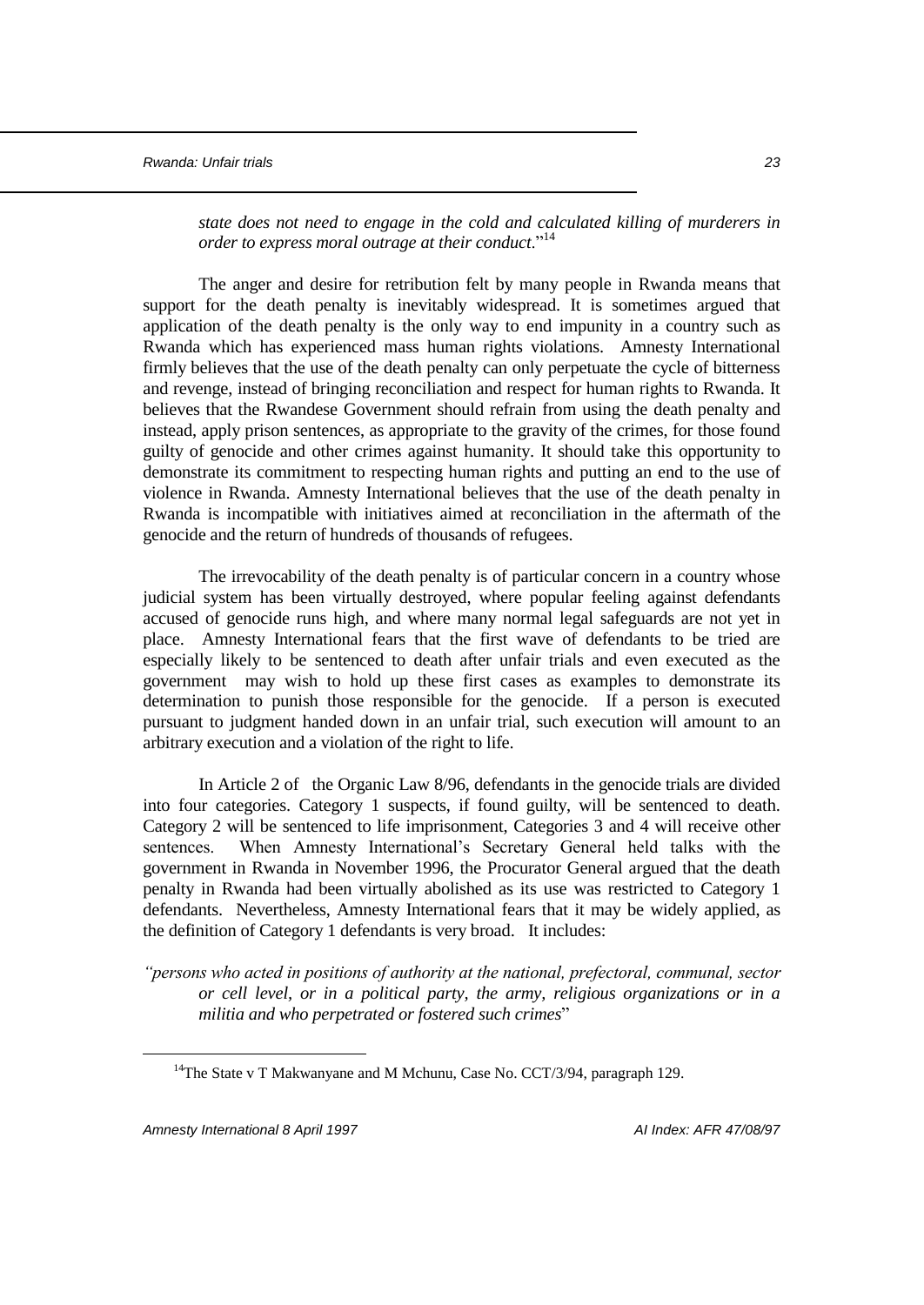#### It also includes:

*"notorious murderers who by virtue of the zeal or excessive malice with which they committed atrocities, distinguished themselves in their areas of residence or where they passed".* 

Amnesty International is concerned not only about the broad range of individuals who may be sentenced to death under this law but also that the definition of Category 1 may be used to victimize certain individuals unfairly, for example those who occupied positions of local authority during the genocide or who were real or suspected opponents of the Rwandese Patriotic Front - which came to power in July 1994 - but may not have taken any part in the massacres. On the basis of the pattern of arrests in recent months, it appears that individuals who served under the previous government at the national or local levels are most likely to be arrested on accusations of genocide and other crimes against humanity. In some cases, this may be justified. However, in others, arrests appear to have been, and may continue to be, carried out regardless of the role which the individual may or may not have played in relation to the genocide or the capacity under which they served under the former government. It is not possible to deduce that an individual is guilty simply because of the position they occupied during a particular period. More specific charges and detailed evidence must form the basis for any arrest.

On 30 November 1996, the government published a list of 1,946 names of people described as Category 1 defendants. This list is not exhaustive; further names may be added periodically. It is not clear exactly on what basis the list has been compiled, by whom, what methodology was used nor what level of detailed charges exist against those listed. The list was published one month before trials began. One concern about the wide distribution of this and previous lists of genocide suspects is that it reinforces the perception that the accused are presumed guilty unless they prove their innocence and before they are formally charged and tried. Thus, it could expose them to retribution even before they appear before a court.

The fact that certain individuals are named on the list could prejudice the outcome of their trial. According to the Organic Law 8/96, courts have no discretion as to the sentence for Category 1 defendants - they can only sentence them to death. However, those whose names have not appeared on the list have the option of confessing and pleading guilty. Article 9 of the Organic Law 8/96 states:

"... *a person who confesses and pleads guilty, and whose name was not published on the list of Category 1, shall not be placed in Category 1 if the confession is complete and accurate. If his confession should place him in Category 1, he shall be placed in Category 2*."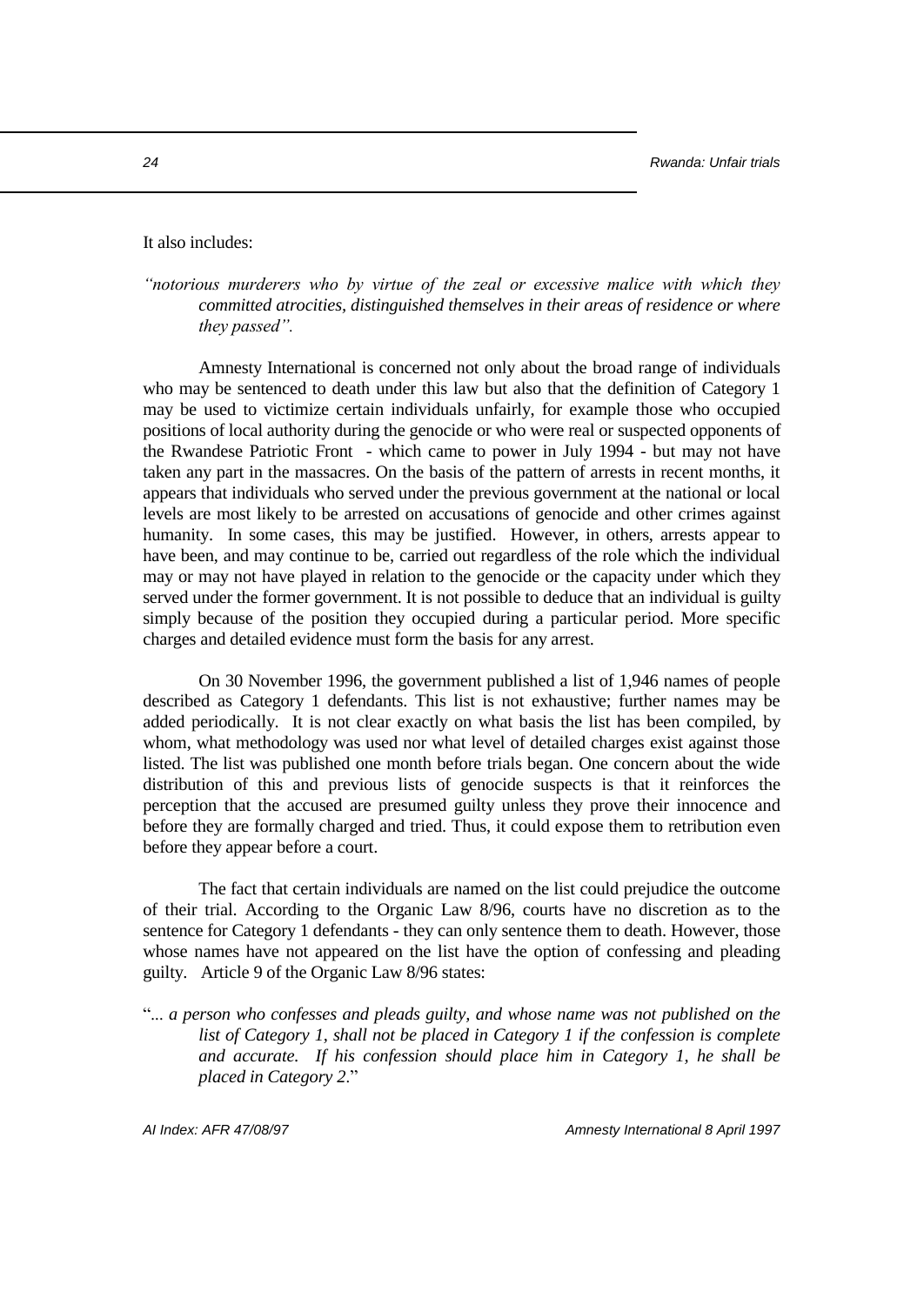Those whose names are on the list do not appear to be able to benefit from this option. In effect, for them, the list could amount to a form of judgement or even a death sentence.

#### **Recommendations**

- 1.The Rwandese Government should institute a moratorium on executions pending further discussion on the use of the death penalty.
- 2.The Rwandese Government should initiate and promote open debate and discussion on the death penalty among the population and help raise awareness of the human rights issues involved.
- 3.Amnesty International recommends that the Organic Law 8/96 be amended so as to allow the courts to take cognizance of aggravating and mitigating factors so that they may exercise a discretion in the imposition of sentences. This may avoid the imposition of the death penalty in respect of some Category 1 defendants.
- 4.Amnesty International urges the Rwandese Government to allow defendants sentenced to death legal counsel and sufficient time for the preparation of appeals and petitions for clemency and to commute any death sentences imposed after these trials.
- 5.Serious consideration should be given to discussing with the ICTR the possibility of transferring to Arusha, Tanzania, key suspects of genocide and other crimes against humanity.

## **VI. CONCLUSION**

Despite the many difficulties and sensitivities surrounding the trials of those accused of genocide in Rwanda, the experience to date has shown that fair trials are a real possibility in Rwanda, and not just an unrealistic expectation on the part of outside observers. Amnesty International is urging the Rwandese authorities to ensure that this possibility becomes a reality and that international standards of fairness are adhered to in all cases.

Several government officials have acknowledged that in some cases, procedures were not respected and have stated that they are willing to try to improve the situation. Amnesty International encourages efforts such as those being made by the Ministry of Justice to raise awareness among the population of the issues surrounding the trials, to provide information on both the rights of the accused and those of the victims of the crimes committed during the genocide, and to issue instructions that proper procedures should be respected during the trials.